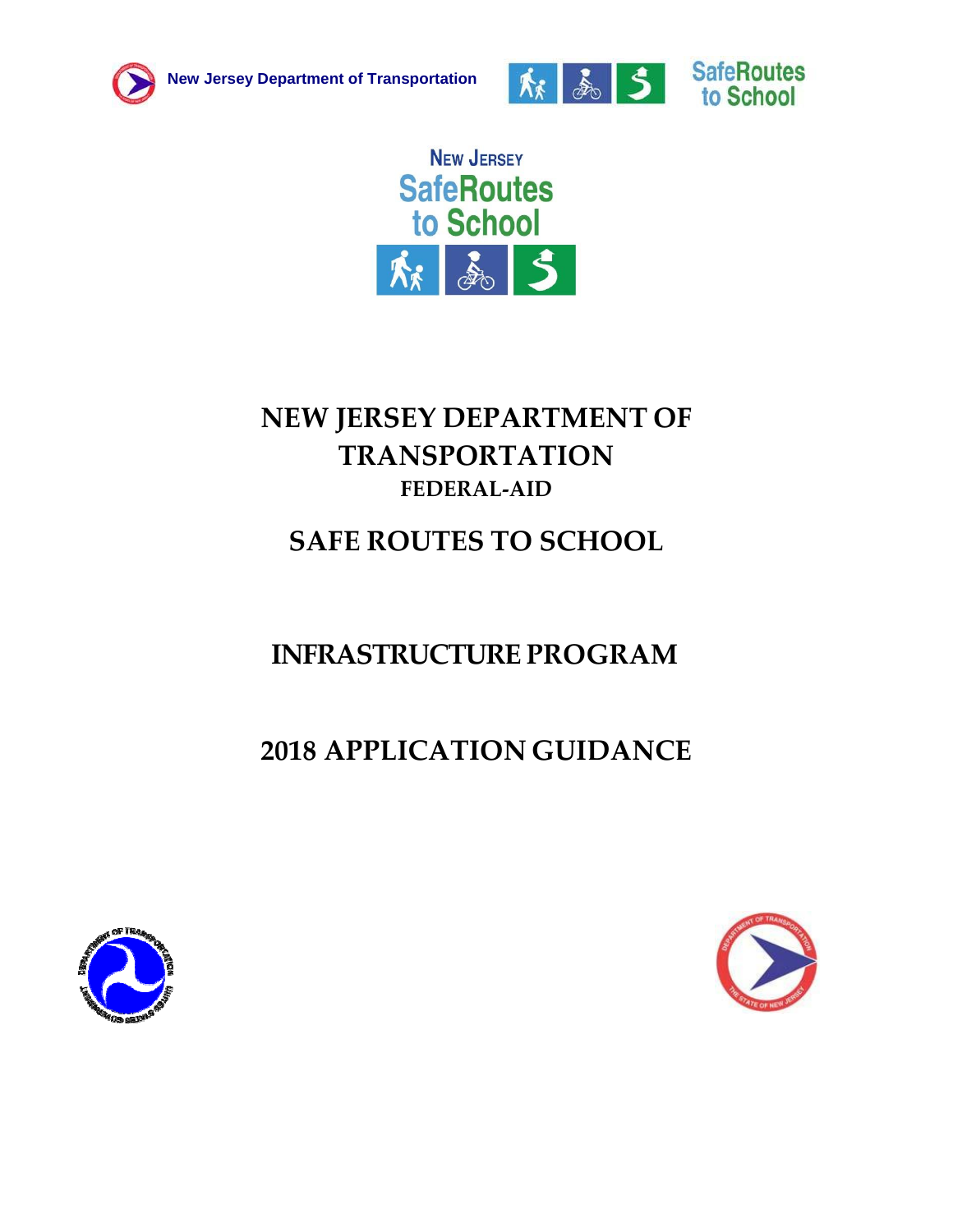



#### Contents

| F. |    |  |
|----|----|--|
|    |    |  |
|    | 1. |  |
|    | 2. |  |
|    | 3. |  |
|    | 4. |  |
|    | 5. |  |
|    | 6. |  |
|    | 7. |  |
|    | 8. |  |
|    | 9. |  |
|    |    |  |
|    |    |  |
|    |    |  |
|    |    |  |
|    |    |  |
|    |    |  |
| I. |    |  |
| J. |    |  |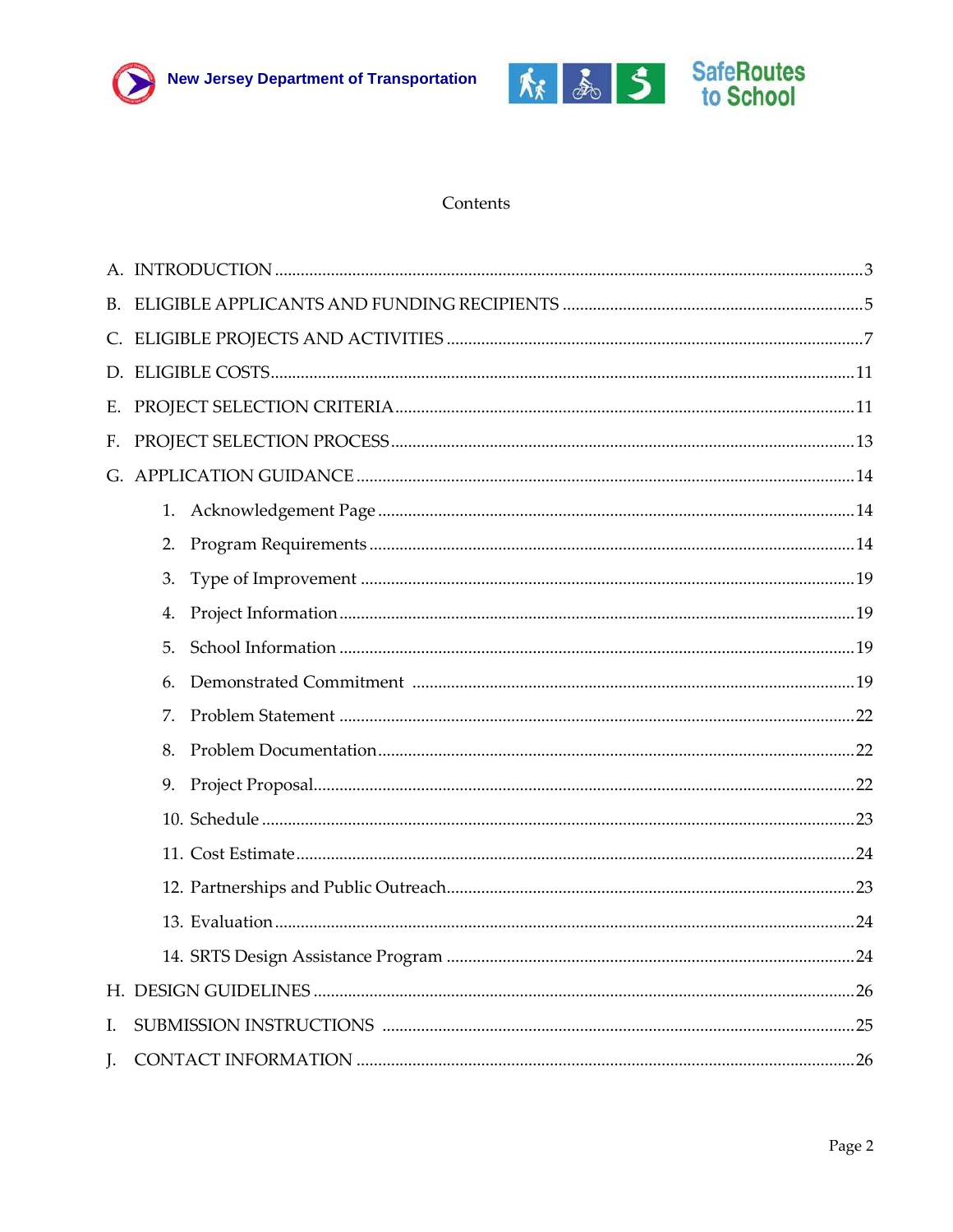



## <span id="page-2-0"></span>**A.INTRODUCTION**

The Safe Routes to School Infrastructure Program (SRTS) program is being administered by the New Jersey Department of Transportation (NJDOT) in partnership with the North Jersey Transportation Planning Authority (NJTPA), the Delaware Valley Regional Planning Commission (DVRPC), and the South Jersey Transportation Planning Organization (SJTPO). This guidance document has been developed to provide guidance to applicants, hereinafter known as Local Public Agencies (LPAs) seeking to apply for the federally funded SRTS program administered in the State of New Jersey. The NJDOT has prepared this d o c u m e n t in recognition of the considerable interest in this unique funding opportunity. This document contains information on the application process, project eligibility and the selection process. The NJDOT's goal is to make this program and application process understandable to the LPAs.

The SRTS Program strives to empower communities to make walking and bicycling to school a safe and routine activity. The program makes funding available for a wide variety of projects and activities that support and encourage students to walk and bicycle to school. Funds may be used for infrastructure projects that benefit school children in grades K‐8, in both public and private schools. All projects funded under this program must be located within two miles of an elementary or middle school.

The objectives of the SRTS Program are to:

- 1. Enable and encourage children, including those with disabilities, to walk and bicycle to school;
- 2. Make bicycling and walking to school a safer and more appealing transportation alternative, thereby encouraging a healthy, active lifestyle from an early age; and,
- 3. Facilitate the planning, development, and implementation of projects and activities that will improve safety and reduce traffic, fuel consumption, and air pollution in the vicinity of schools.

LPAs applying to the program should be aware of the following:

- Funds are provided on a reimbursement basis.
- Costs incurred prior to NJDOT/Federal Highway administration (FHWA) project authorization will not be eligible for reimbursement.
- Projects must be authorized for construction within 2 years of the grant notification.
- Projects must have formal community support.
- A full-time employee of the LPA must be in responsible charge of the project. Consultants cannot serve as the responsible charge.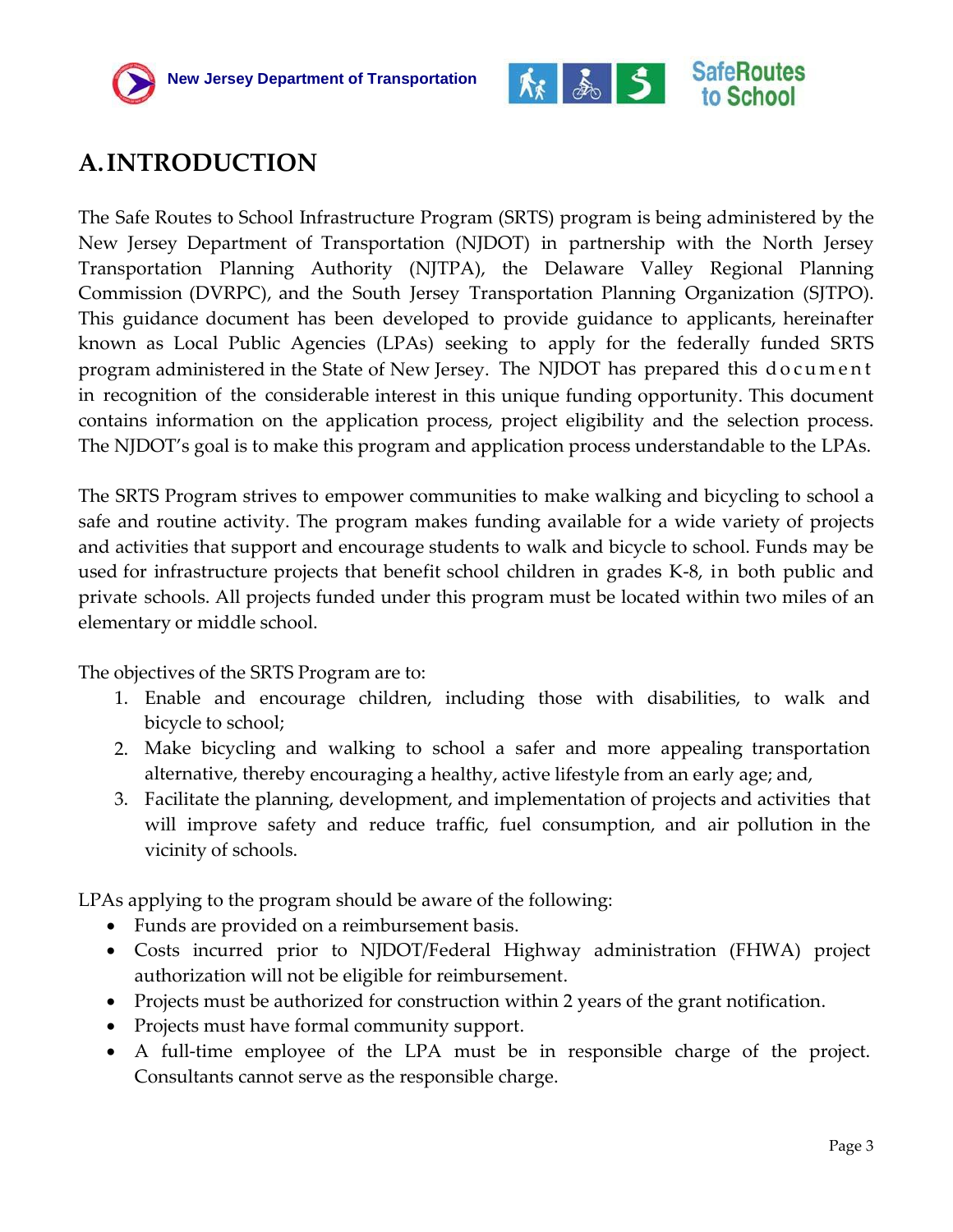



- Full time construction inspection is required. Construction inspection is an eligible cost.
- Consulting Engineers providing design services are not eligible to provide construction inspection services for the same project.
- Utility facility relocation costs are not eligible for reimbursement.
- All projects must meet the requirements of the American with Disabilities Act.

SRTS is a reimbursement program and only costs incurred after FHWA project authorization are eligible for reimbursement. Based on the federal enabling legislation, no matching funds are required but all federal regulations must be followed. This means that all projects must meet the requirements of Title 23 and 2 CFR Part 200 of the United States Code, the National Environmental Policy Act (NEPA), the National Historic Preservation Act (Section 106), and the Department of Transportation Act – Section 4(f). For projects that involve funding for design, the LPA must comply with the federal requirements for the procurement of professional services if consultants are being used, including the Brooks Act and Federal Policy Guide 23 CFR 172A.

Infrastructure projects constructed with these funds must be accessible to persons with disabilities, per the Americans with Disabilities Act Accessibility Guidelines (ADAAG) at 28 CFR Part 36, Appendix A, as enforced by the U.S. Department of Justice and FHWA, and as required under Section 504 of the Rehabilitation Act.

All terms and conditions including those listed above, will be addressed in the Federal Aid Funding Agreement entered into by the LPA and NJDOT prior to the initiation of the project.

Information regarding NJDOT requirements for federal aid projects can be found in the **NJDOT Federal Aid Handbook** at:

<http://www.state.nj.us/transportation/business/localaid/documents/FederalAidHandbook.pdf>

The Federal Aid Handbook, SRTS application, and other relevant information about this and other funding programs is located on the NJDOT Local Aid website at: <http://www.state.nj.us/transportation/business/localaid>

NJDOT utilizes an online application system, **SAGE** (System for Administering Grants Electronically), to accept, review, approve and manage project applications a n d grants. The SRTS application process is online and all applicants are required to submit their applications using **SAGE.** This system requires authorization for access. If you belong to a county or municipality you already have an Authorized Official registered with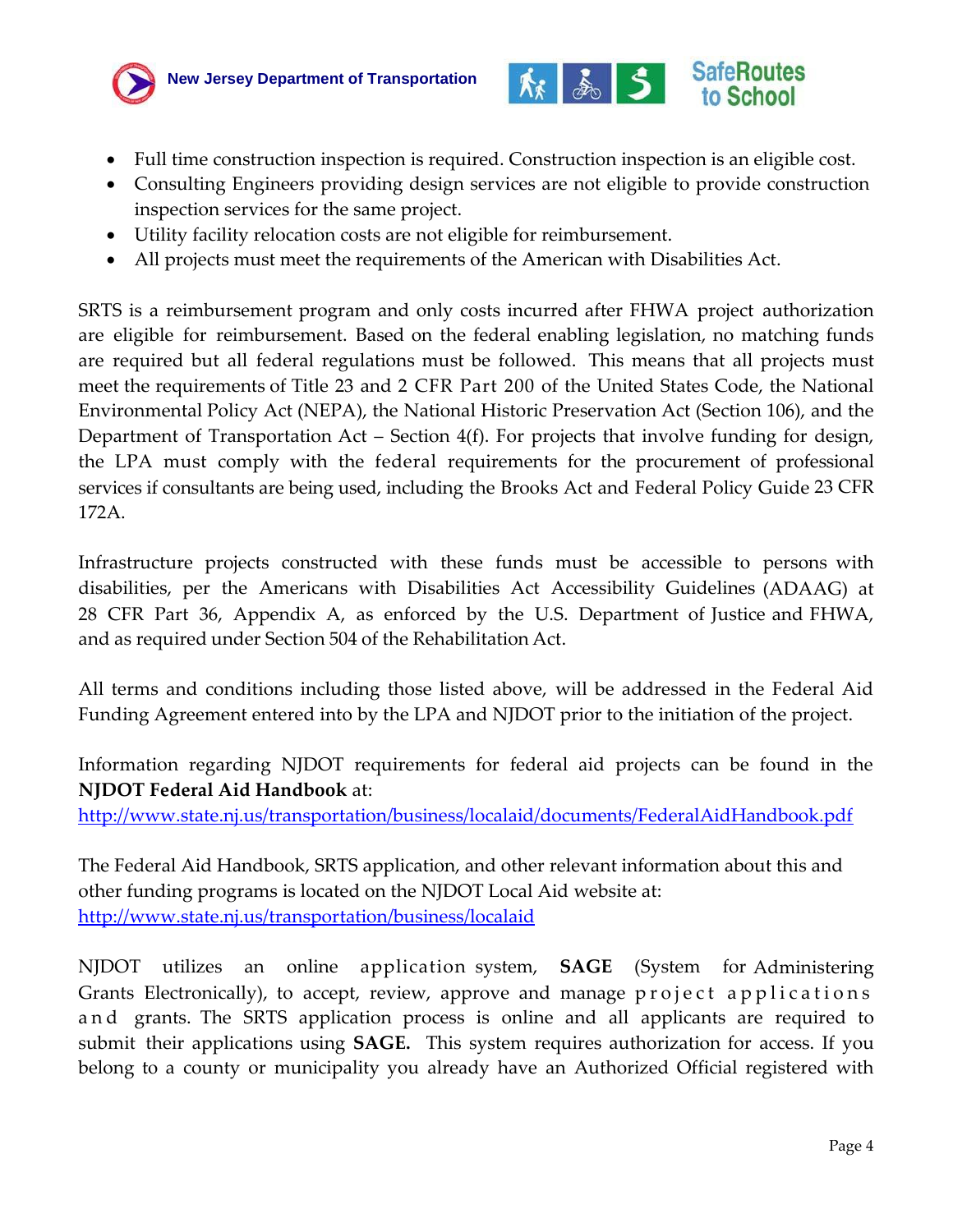



access to the NJ Department of Community Affairs **SAGE**. If you belong to any other type of organization, you may request access as an Authorized Official directly through the NJDOT **SAGE**, found on the NJDOT Local Aid's web site at: <http://www.state.nj.us/transportation/business/localaid/srts.shtm>

The SRTS Design Assistance Program will be available to the 2018 SRTS grant recipients. This program makes available consultant engineering services to assist Local Public Agencies (LPA's) with the development of plans, specifications, and estimates (PS&E) for their SRTS projects. For more information please visit Local Aid's website (shown above).

For more information on the SRTS program please visit the following Web sites:

**NJDOT Safe Routes to School** <http://www.state.nj.us/transportation/community/srts/>

**NJ SRTS Resource Center** <http://www.saferoutesnj.org/>

**Federal Highway Administration (FHWA) Safe Routes to School** <http://safety.fhwa.dot.gov/saferoutes/>

**National Center for Safe Routes to School** <http://www.saferoutesinfo.org/>

## **B. ELIGIBLE APPLICANTS AND FUNDING RECIPIENTS**

Any county, municipality, school, school district, or board of education may submit an SRTS application, provided they demonstrate an ability to meet the requirements of the program*.*  This includes charter and private schools, provided that the project is in the public rightof-way. Non-profit entities who are responsible for the administration of local transportation safety programs are eligible to apply. Examples include a nonprofit entity responsible for: a local program implementing construction, planning, and design of infrastructure-related projects and systems that will provide safe routes for non-drivers, including children, older adults, and individuals with disabilities to access daily needs. The NJDOT has final authority to make a determination on the eligibility of an applicant.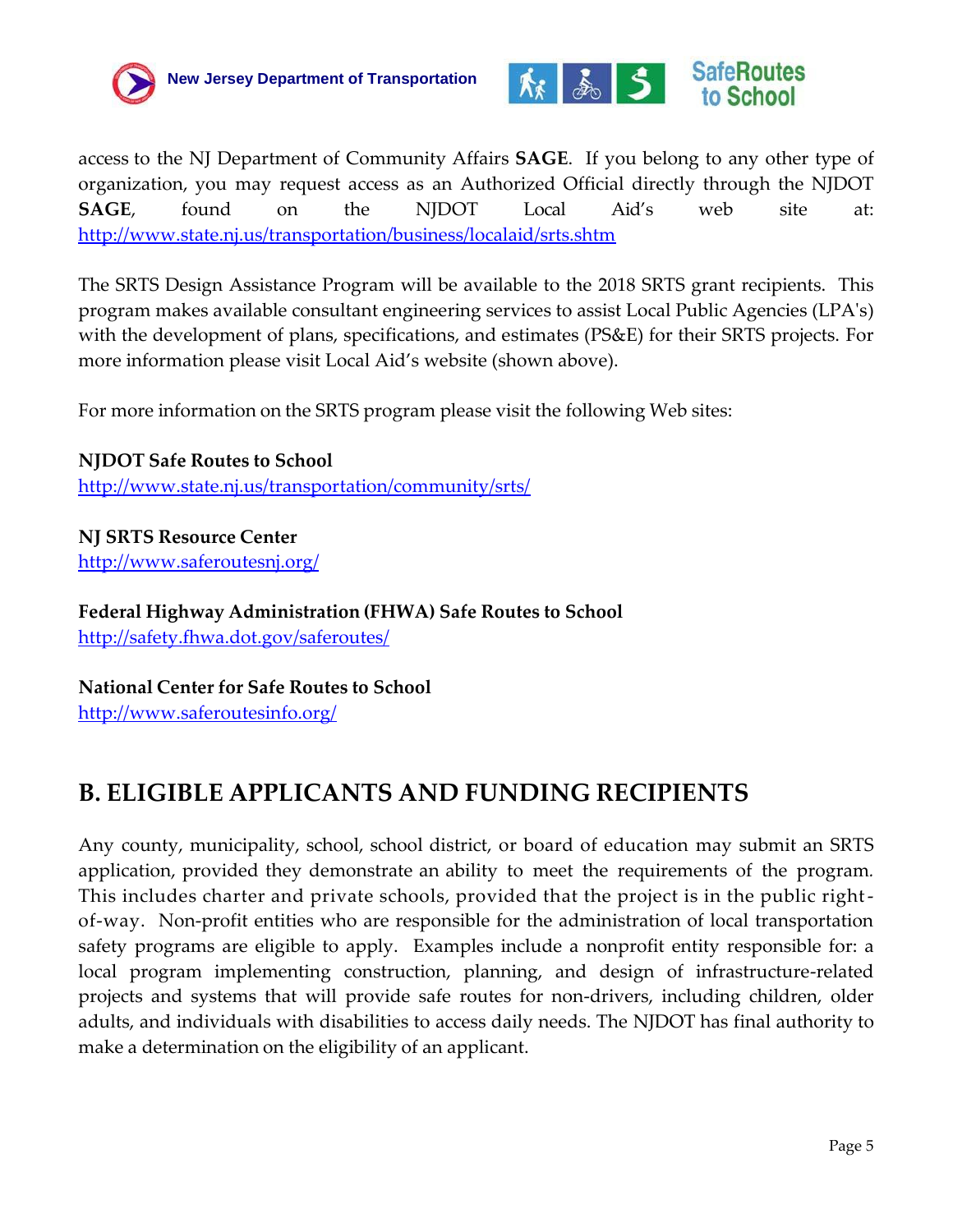



#### 1. LPA Eligibility Assessment

LPAs receiving federal-aid funds are responsible for administering their projects and meeting all federal‐aid requirements. Federal regulations require that NJDOT be responsible for ensuring that each LPA receiving FHWA funds is adequately staffed and suitably equipped to undertake the federal‐aid projects; for providing the supervision and inspection required to complete each project in conformance with the approved plans and specifications; and for ensuring that all federal requirements are met. These requirements are set forth in Title 23 ‐ Highways; and 2 CFR 200.

Prospective LPAs should assess their capability to comply with state and federal requirements for procurement of materials and services, accounting practices, right-of-way and easement acquisitions, environmental regulations and applicable design standards. If an LPA is awarded a SRTS grant, then the LPA receiving the grant must have the financial capability to advance project costs for materials and contractors.

In order to determine if they are eligible to administer a federal-aid project, the NJDOT will assess each LPA's policies, procedures, organizational structure, and internal controls prior to the authorization of federal‐aid funds.

Additional information is available at:

<http://www.state.nj.us/transportation/business/localaid/eligibility.shtm>

#### 2. Contracting Authority

While individual schools may submit applications for funding, ultimately, selected SRTS projects will be funded under contracts (federal project agreements) with either the school district, private/charter school authority, municipality, or county (depending on the type and location of the project or activity). The school district and private/charter school authority also can enter into an agreement with the municipality to administer the project. The Department's Division of Local Aid will be the contract administrators for these grants.

If the applicant is a municipality or county, the school district involved must demonstrate support in the form of a letter signed by the executive of the board. Resolutions will also be accepted. In addition, **i**f the applicant is a municipality, and the proposed project is not on their property (i.e., is on public right- of- way owned by others), the owner of the public right of way where the project is proposed (i.e., the county or municipality) must show support for the project in the form of a letter signed by the Mayor, County Freeholder, or Executive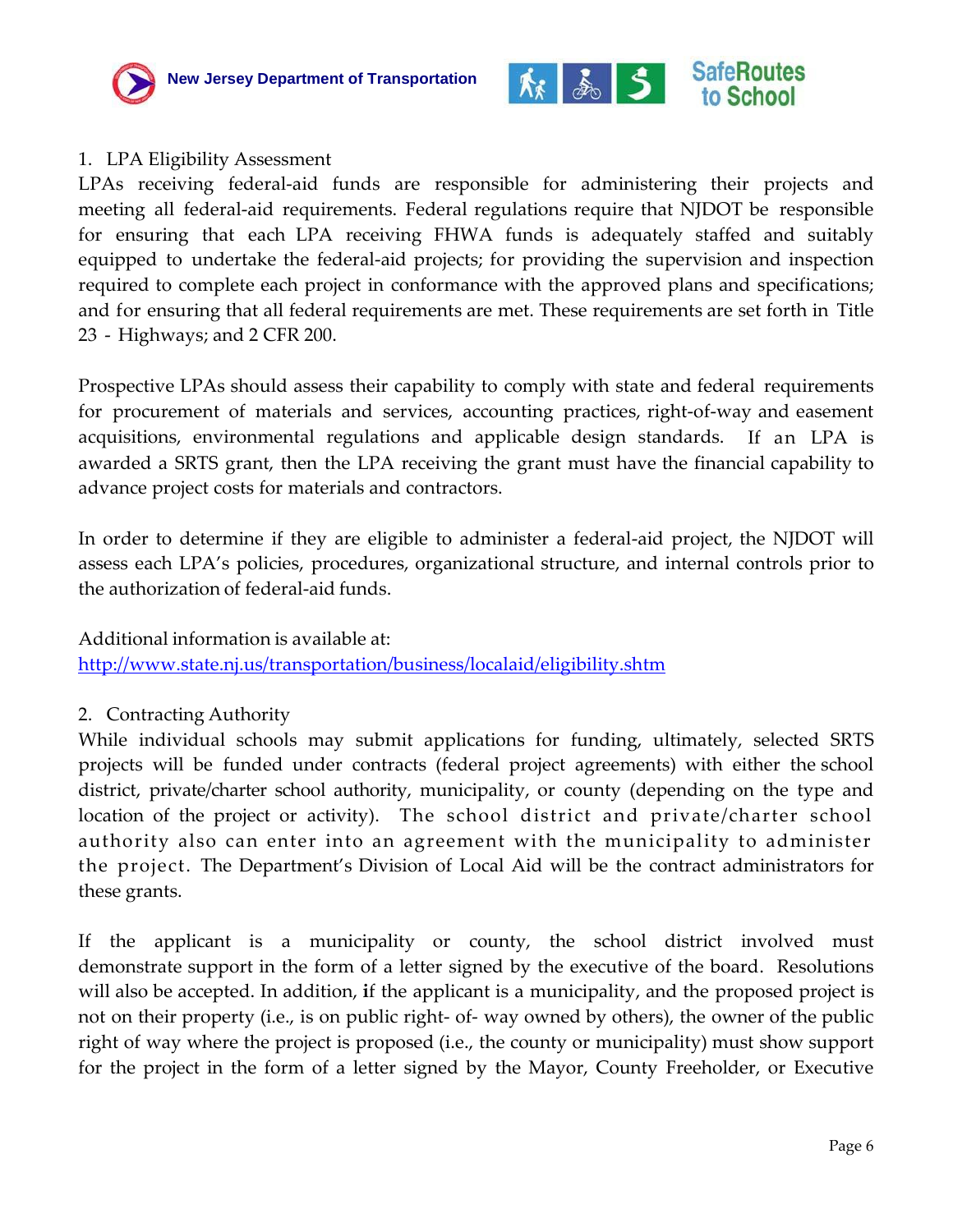



Director of the organization. Resolutions will also be accepted.

If the applicant is a school or a school district, and the proposed project is not on school property (i.e., is on public right- of- way owned by others), the owner of the public right of way where the project is proposed (i.e., the county or municipality) must show support for the project in the form of a letter signed by the Mayor/Freeholder. Resolutions will also be accepted.

## <span id="page-6-0"></span>**C. ELIGIBLE PROJECTS AND ACTIVITIES**

New Jersey SRTS infrastructure funds are intended to be used for projects that facilitate walking and/or bicycling to school. Proposals must define a complete, identifiable and usable facility or activity. Funds are not available for partial activities that cannot function as a complete and useful whole or for projects that do not have independent utility.

It is anticipated that these projects will not only have a direct impact on the school commute, but that their implementation will result the development of other projects and programs that lead to more walkable and bike-able communities. Examples of desired outcomes include:

- Increased bicycle, pedestrian, and traffic safety
- More children walking and bicycling to and from schools
- Decreased traffic congestion
- Improved childhood health
- Reduced childhood obesity
- Encouragement of healthy and active lifestyles
- Improved air quality
- Improved community safety/security
- Reduced fuel consumption
- Enhanced community accessibility
- Increased community involvement
- Improved physical infrastructure that increases the ability to walk and bicycle to and from schools
- Improved partnerships among schools, local municipalities, parents, and other community groups, including non‐profit organizations
- Increased interest in bicycle and pedestrian accommodations throughout a community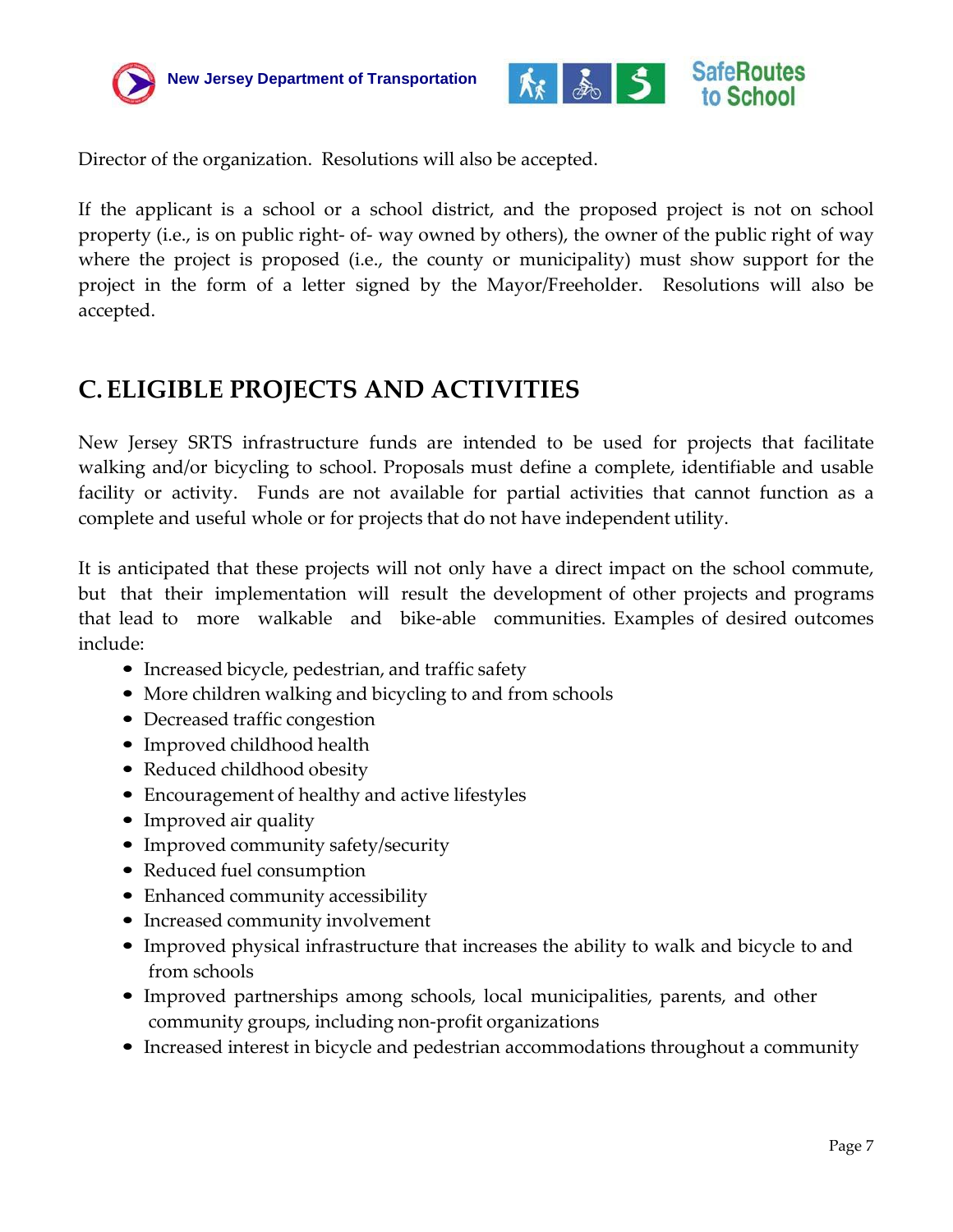



Only infrastructure projects will be funded through this competitive grant program. Non‐ infrastructure programs (education and encouragement) are available through the New Jersey Safe Routes to School Resource Center. Information on these non‐infrastructure programs can be found at:

**NJ SRTS Resource Center** (Voorhees Transportation Center, Rutgers University) <http://www.saferoutesnj.org/>

#### **NJDOT Safe Routes to School Program**

<http://www.state.nj.us/transportation/community/srts/>

All infrastructure applications should indicate whether appropriate non-infrastructure activities (enforcement, education or encouragement) have taken place or are being implemented to coordinate with and support the proposed infrastructure project.

Infrastructure projects may be eligible for funds for the design and physical construction of projects that improve the student's ability to walk or bicycle to school. Only designated communities are eligible for design funds. These designated communitie**s** include Urban Aid Communities as determined by the Department of Community Affairs and those municipalities containing Schools Development Authority (SDA) Districts as outlined by the Educational Facilities Construction and Financing Act. Listings of Urban Aid Communities and SDA Districts can be found at:

**NJ Department of Community Affairs, Division of Local Government Services** [http://www.njeda.com/pdfs/Urban\\_Aid\\_List\\_SFY\\_2017.aspx](http://www.njeda.com/pdfs/Urban_Aid_List_SFY_2017.aspx)

**NJ Schools Development Authority** [http://njsda.gov/NJSDA/GI/SDA\\_Districts.html](http://www.njsda.gov/GI/SDA_Districts.html)

**Each LPA is allowed only one SRTS application.** If an LPA meets the criteria for designated communities as defined above, the LPA may apply for design funds on the cost estimate page of the application.

Below are some examples of SRTS infrastructure projects. This list is not intended to be comprehensive. Other types of projects not on this list may be eligible if they meet the objective of improving pedestrian and bicycle safety and access around schools.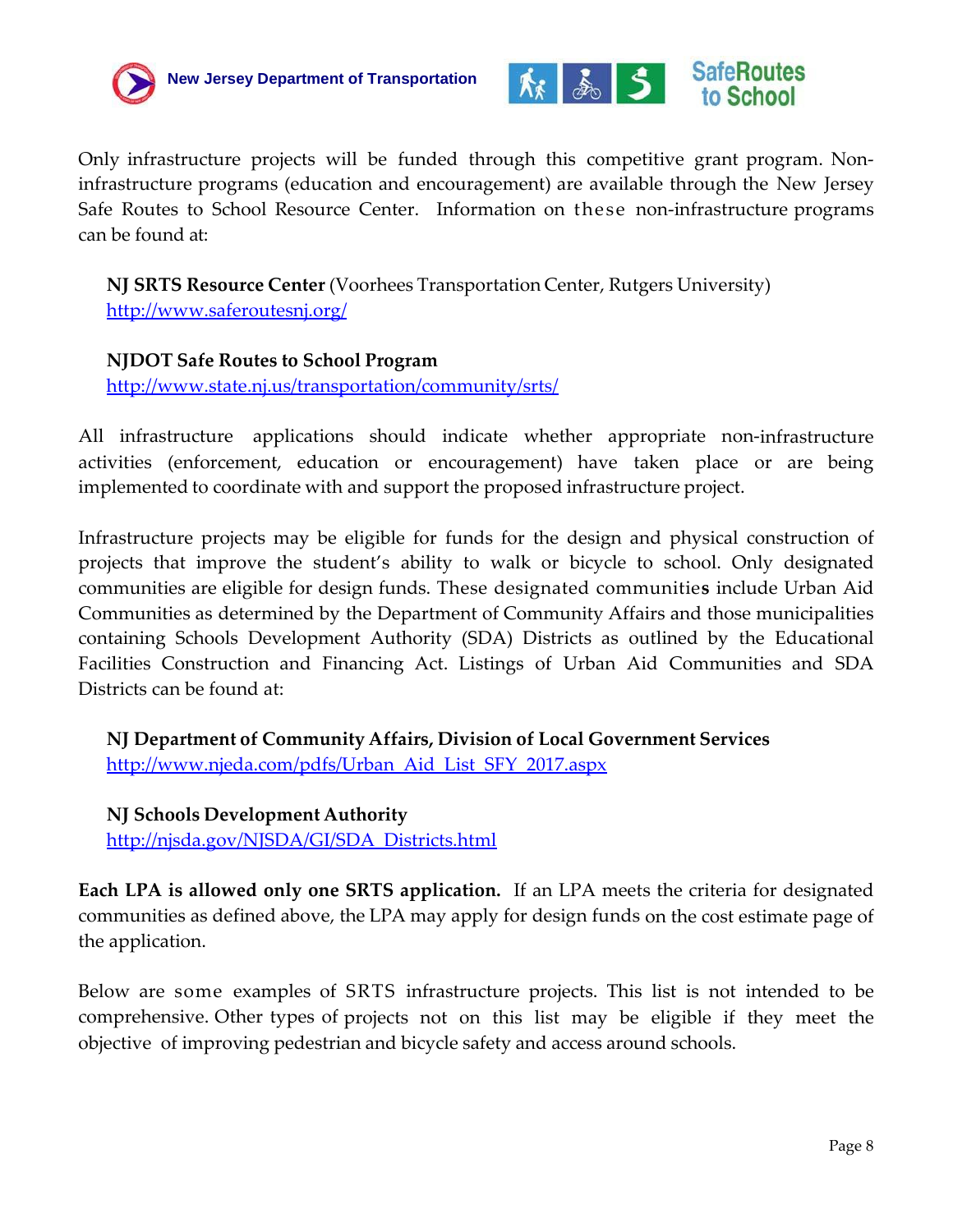



#### B**ikeways**

- On-Street Bike Lanes or Shoulders
- Off-Road Bike Paths or Trails
- Bike Route Signs
- Bicycle Parking (Racks or Lockers)

#### **Pedestrian Safety**

- New or Upgraded Sidewalks
- ADA Curb Ramps
- Crosswalk Installation or Striping
- Pedestrian Crossing Signs
- Pedestrian Pushbuttons or Signal Heads

#### **Combination Pedestrian/Bikeway**

- School Zone Delineation (signs, striping, lighting)
- Traffic Calming Devices (mechanisms used to reduce the speed or other negative effects of motor vehicle traffic) Examples include center island medians, curb extensions, speed humps/tables, and full/partial street closures.
- New or Upgraded Intersection and/or Crosswalk Treatment (allows pedestrians and bicyclists to cross the street more safely) Examples include median refuges, raised crossings, raised intersections, traffic signals, pavement markings, traffic stripes, in‐roadway crossing lights, flashing beacons, bicycle‐ sensitive signal actuation devices, pedestrian countdown signals, vehicle speed feedback signs, pedestrian activated signal upgrades, and sight distance improvements.

Construction and capital improvement projects must be located within two miles of a primary or middle school (grades  $K - 8$ ). Schools with grades extending beyond grade 8, but include any of grades K‐8, are eligible to receive funding for infrastructure improvements. Schools benefiting from the program may be public, private or charter, as long as the project is located within the public right-of-way.

For infrastructure projects, public funds must be spent on projects within the public rightof‐way. This may include projects on private land that have public access easements. Public property includes lands that are owned by a public entity, including those lands owned by public school districts.

For projects on private land**,** there must be a written legal easement or other written legally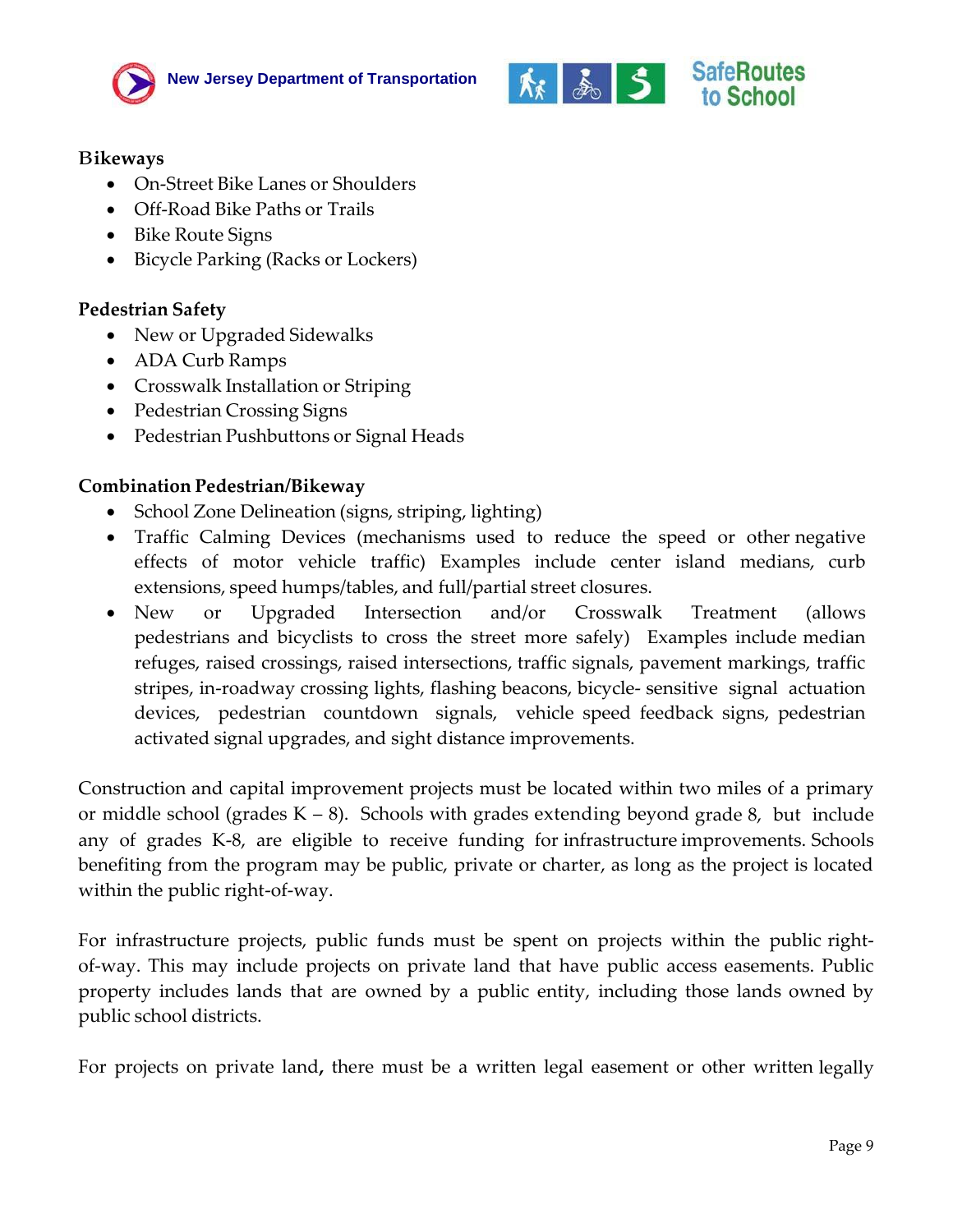



binding agreement that ensures public access to the project. There must be an easement file of record, which specifies the minimum length of time for the agreement to maximize the public investment in the project. The project agreement should clearly state in writing:

- The purpose of the project
- The minimum timeframe for the easement or lease
- The duties and responsibilities of the parties involved
- How the property will be used and maintained in the future

The project must remain open for general public access for the useful life for which the funds were intended, and for the timeframe specified in the easement or lease.

Reversionary clauses may be appropriate in some instances. These clauses would assure that if access to the property is no longer needed for the purpose for which it was acquired, it would revert to the original owner.

To ensure that any proposed infrastructure projects protect and enhance the environment, the LPA is responsible for securing all applicable environmental permits and approvals. SRTS infrastructure projects must conform to the requirements of the National Environmental Policy Act (NEPA), the National Historic Preservation Act (Section 106) and the Department of Transportation Act – Section 4(f) which protects parks, recreational areas, wildlife and waterfowl refuges, and public and private historical sites. For guidance on federal environmental regulations, please see the following web sites:

#### **United States Environmental Protection Agency**

<http://www.epa.gov/compliance/nepa/>

**Advisory Council on Historic Preservation** <http://www.achp.gov/106summary.html>

#### **United States Department of Transportation**

<http://www.environment.fhwa.dot.gov/4f/index.asp>

*Note:* Please note all funded projects must be advanced in accordance with federal and state laws, regulations and procedural requirements, some of which may require extensive administration and time to complete. In some cases, an infrastructure project may take additional time prior to the construction due to the State Historic Preservation Office (SHPO) approval process, procurement requirements, and other compliance issues.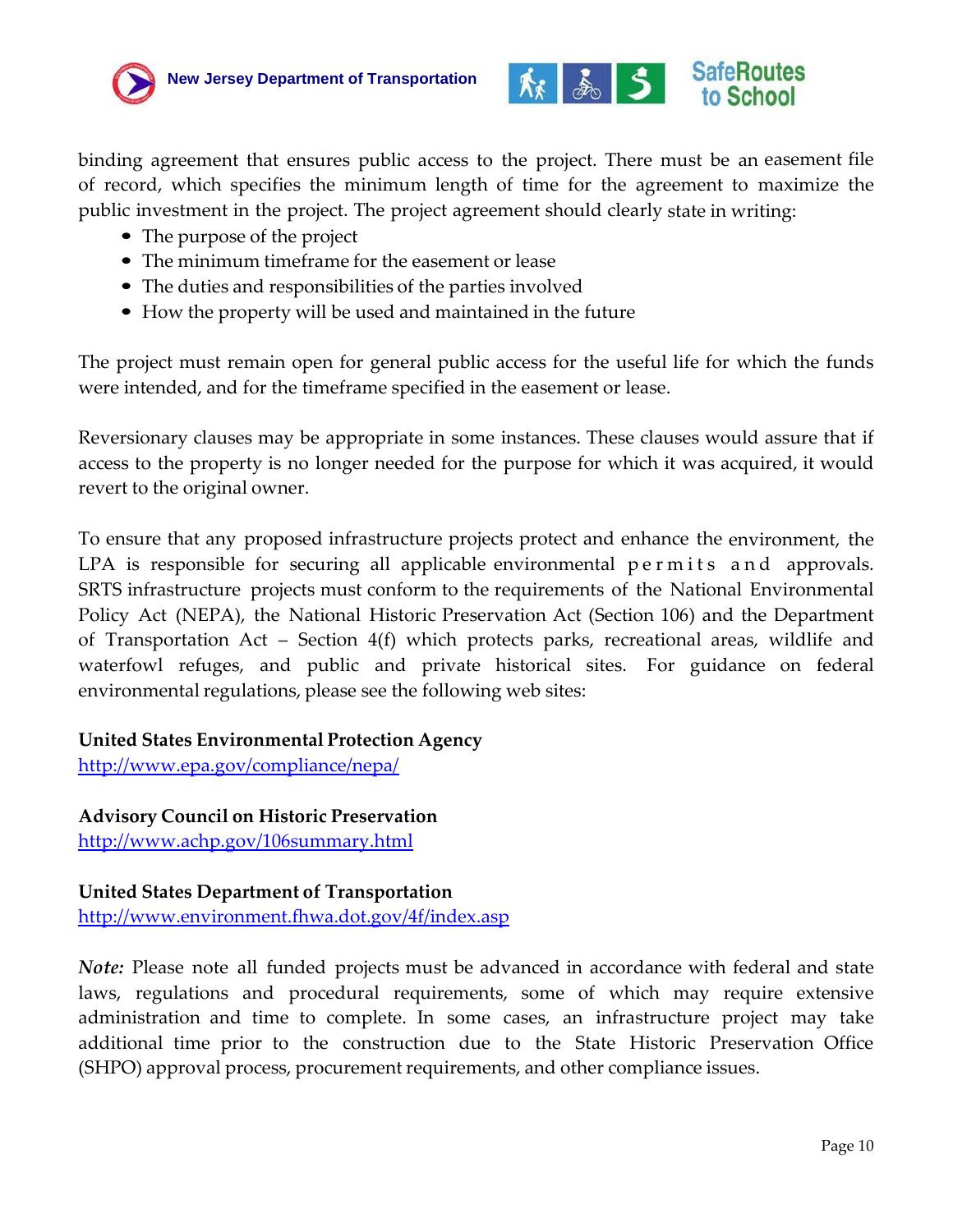



## <span id="page-10-0"></span>**D.ELIGIBLE COSTS**

Project costs eligible for funding include design (if the project is located within a Schools Development Authority District or an Urban Aid Community) and construction. LPAs are encouraged to utilize their own funds to pay for the costs of preliminary engineering, environmental documentation, final design, right of way and all other "soft" costs. A detailed cost estimate of the materials and tasks needed to accomplish the activities for which the SRTS funds are being sought, must be presented as an attachment to the application. Costs for Construction Inspection Services should be identified separately if funds are desired for this activity. The SRTS Program is a reimbursement program for documented costs incurred. It is not a "cash up front" program. Any costs incurred prior to FHWA authorization and executions of the agreement by NJDOT are not eligible for reimbursement. Additionally, the following costs are not eligible for participation:

- Administrative costs
- Miscellaneous "contingencies"
- Right-of-Way
- Utility facility relocations
- Uniformed traffic directors unless required by design

### <span id="page-10-1"></span>**E. PROJECT SELECTION CRITERIA**

The applications will be reviewed by the SRTS selection committee, on-site by NJDOT staff, and evaluated using the established program criteria and a 25-point rating system. Each project will be assessed based solely on the content of the application and attachments. The following is taken into consideration during the review of each application:

- 1. Program Requirements
	- o The application has been submitted by a valid recipient.
	- o It includes board approved resolution of support from the applicant.
	- $\circ$  It includes letter(s)/ resolution(s) of support from the targeted school.
	- o It includes letters/resolutions of support from the right-of-way owner.
	- o It includes a signed letter of support or board approved resolution from the party responsible for maintenance of the project.
	- o The applicant provides the name and title of the LPA employee in responsible charge of the project (cannot be a consultant).
	- o The project is within 2 miles of a grade K-8 school.
	- o Student Arrival and Departure Tallies have been submitted to the NJ Safe Routes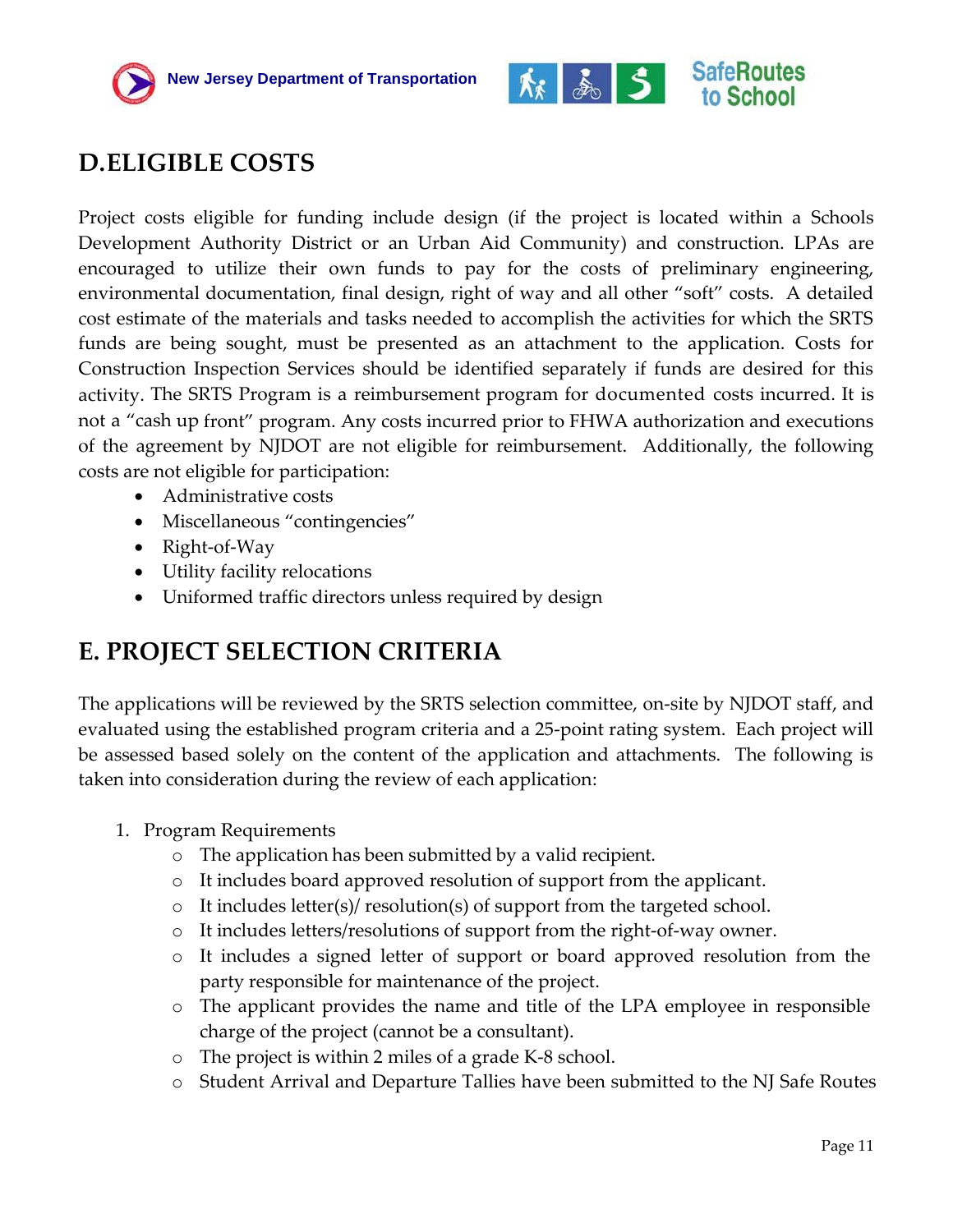



to School Resource Center within the last two years.

- o Tallies must have been completed no earlier than January of 2016 in order to be eligible.
- 2. The project is located within an Urban Aid Community or a Schools Development Authority (SDA) District.
- 3. The LPA has demonstrated a commitment to walking and bicycling through implementation of SRTS events and programs at least at the Bronze level for the past two years.
- 4. The proposed project is an element of a completed School Travel Plan.
- 5. The school(s) benefiting from the proposed project has a written policy supporting walking and bicycling to school, including a School Wellness Policy or the municipality in which the project is proposed has adopted a Complete Streets Policy.
- 6. A railroad crossing or highway ramp crossing will be improved as part of the project.
- 7. The application includes a realistic project schedule, including milestones, from implementation through post project evaluation.
- 8. The LPA has provided reasonable assurance that the project will receive federal authorization within two years of the SRTS grant announcement date.
- 9. The LPA has authorized previous federal-aid projects within the allotted timeframe.
- 10. The LPA has demonstrated a commitment to walking and bicycling through events and programs like Walk and Bike to School Days, bicycle rodeos, walking audits, etc.
- 11. The LPA has previously constructed projects to improve conditions for bicycling and walking.
- 12. The proposed project connects to an existing local or regional bicycle or pedestrian network.
- 13. The application clearly and accurately describes the problem(s).
- 14. The LPA has employed quality data sources to document the problem(s) including crash reports, photographs, maps, survey results, health statistics, crime reports, etc.
- 15. The project, as described, addresses the problem(s) identified.
- 16. The project, as described, has the potential to make walking or cycling to school safer
- 17. The project, as described, has the potential to increase the number of students walking or bicycling to school.
- 18. The application includes appropriate evaluation measures that will be employed to measure results.
- 19. The application includes a detailed construction cost estimate.
- 20. The application contains letters that indicate community support from those other than the applicant and local elected officials.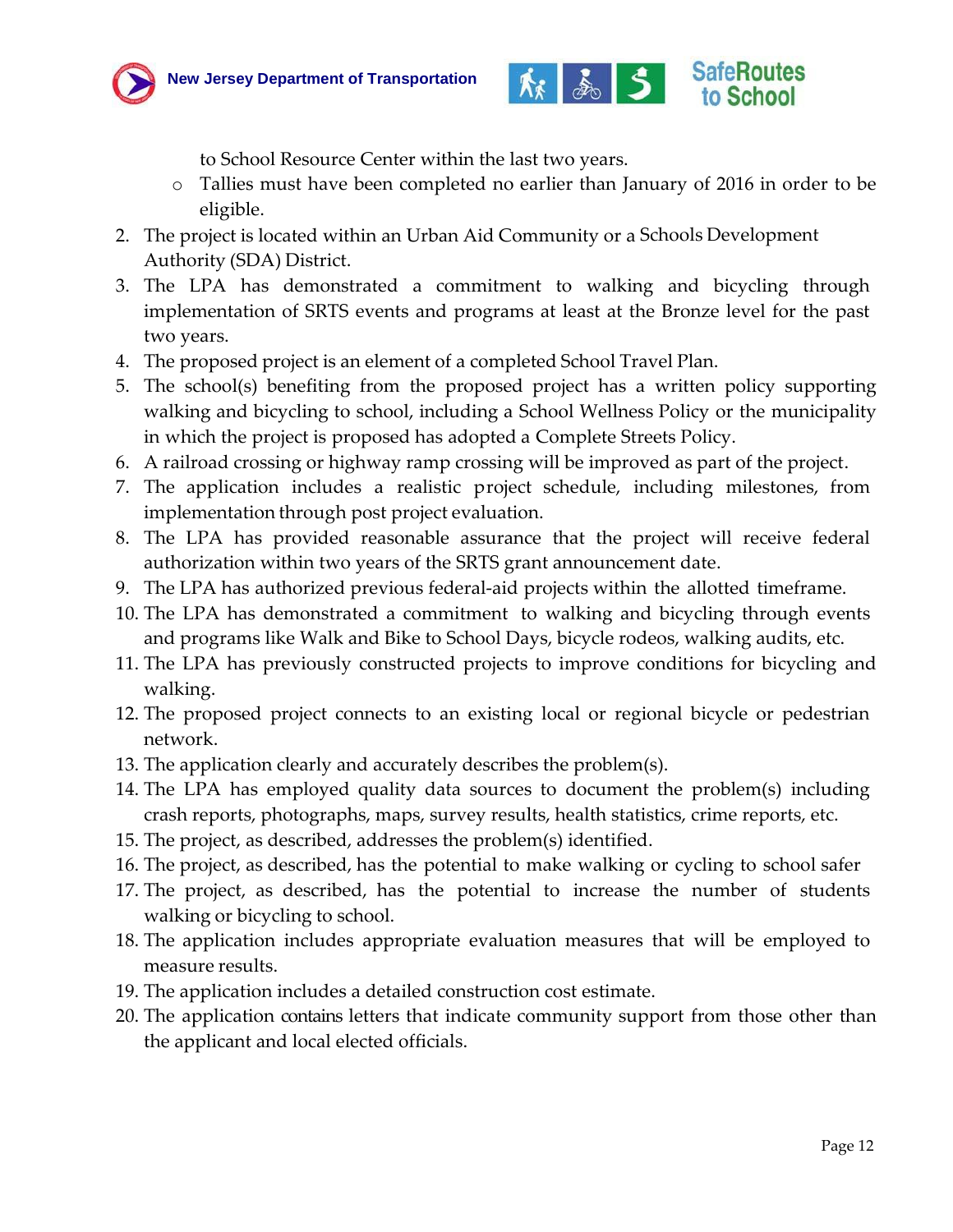



## <span id="page-12-0"></span>**F. PROJECT SELECTION PROCESS**

The selection process for SRTS projects and activities includes the participation of a SRTS Selection Committee charged with applying the selection criteria as discussed in this guidance document and preparing the recommended "shortlist" of projects for consideration by the Commissioner of Transportation.

The SRTS Selection Committee is comprised of representatives from the following organizations:

- New Jersey Department of Transportation
	- o Division of Local Aid and Economic Development
	- o Division of Environmental Resources
	- o Office of Bicycle and Pedestrian Programs
- North Jersey Transportation Planning Authority
- Delaware Valley Regional Planning Commission
- South Jersey Transportation Planning Organization

Other organizations or individuals may be added to the Committee at the discretion of the Commissioner of Transportation. The Federal Highway Administration (FHWA) – New Jersey Division Office observes and monitors the selection process.

The Selection Committee evaluates the ratings and information provided by the individual raters. As noted earlier, NJDOT staff visit each infrastructure project site and prepare ratings and comments for use by the Selection Committee. They may also use this review period to consult with other agencies with knowledge and experience that will benefit the selection of the best candidate projects.

Select projects will undergo further internal review and evaluation by the NJDOT staff to establish technical feasibility (time frame, design standards, permits, environmental constraints, etc.), to confirm accuracy of project costs and to ensure that the recommended list of projects meets the program goals. There will be no preference given to projects with certain cost levels or goals. However, the recommended project list will be developed with consideration given to geographic and demographic distribution. The final selections are approved by the Commissioner of Transportation along with each respective MPO Board.

All SRTS grants are awarded based on the detailed scope of work included in the application. No optional items will be accepted during the selection process. The LPA must indicate actual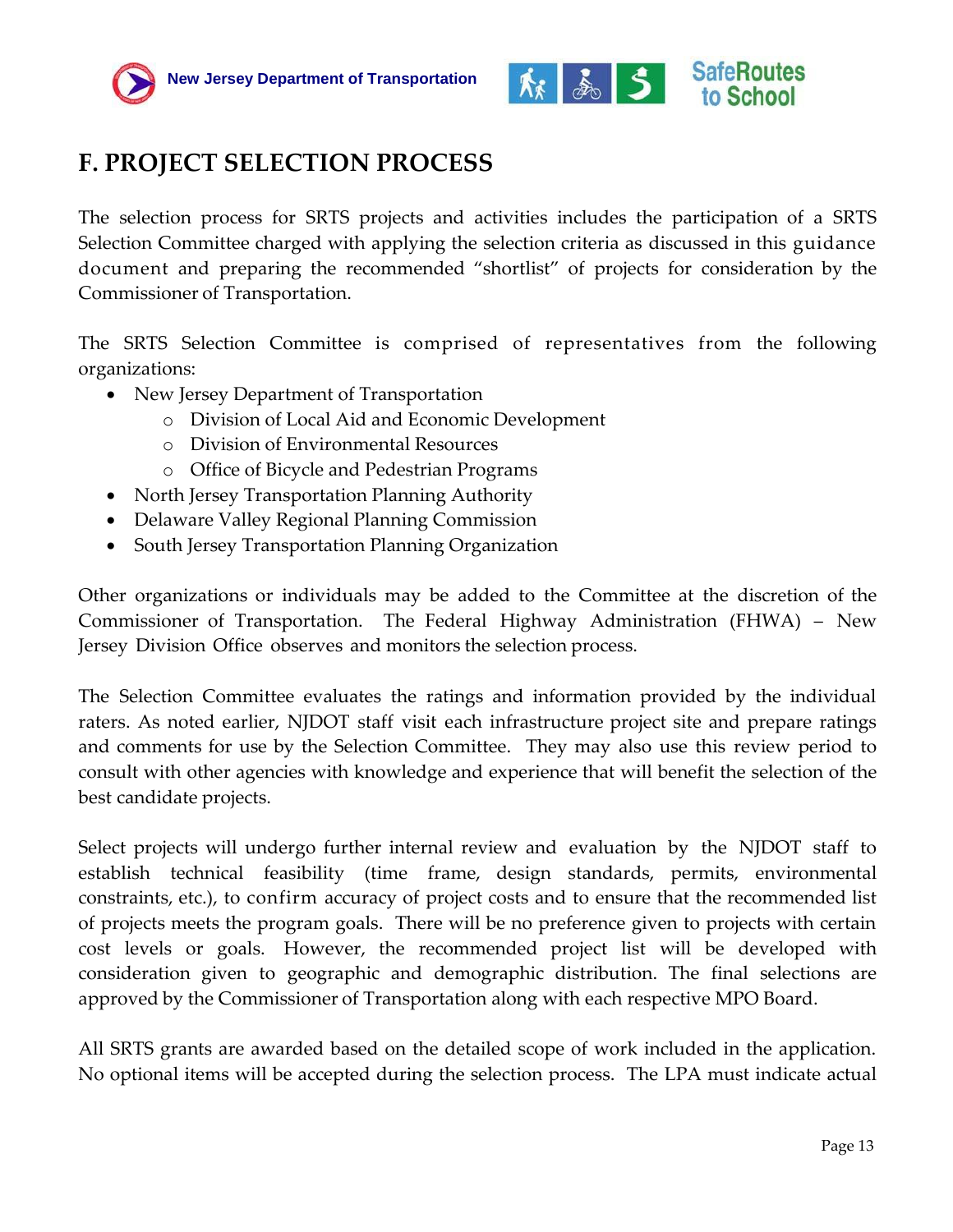



items that will be used on the project. Grants are not transferrable to other projects or locations. Minor scope of work modifications are subject to approval by NJDOT and must be consistent with the original intent of the selected project and contiguous to the original project limits.

If your application is chosen, you will be required to attend a project kick‐off meeting with NJDOT staff to learn more about the implementation and authorization process. **All selected projects are required to receive federal authorization for construction or implementation before any work on the project begins AND within two years of the grantee receiving notice of the award.** 

## <span id="page-13-0"></span>**G.APPLICATION GUIDANCE**

The application submission deadline is stated in the letter sent out by the NJDOT to all perspective applicants and is also posted on the NJDOT website. All SRTS applications are to be submitted online through NJDOT SAGE (System for Administering Grants Electronically) which can be accessed from the NJDOT website:

[www.state.nj.us/transportation/business/localaid/sage.shtm.](http://www.state.nj.us/transportation/business/localaid/sage.shtm)

LPAs should read and follow the instructions on each page of the online application. For NJDOT SAGE site technical assistance, please contact your respective Local Aid District Office Representative. A contact list is provided in Section J.

The following guidance is provided to assist you in the completion of your application and corresponds with the sections as they appear within the SAGE application:

#### <span id="page-13-1"></span>**1. Acknowledgement Page**

Prior to initiating a new application, all LPAs must acknowledge that they have read the statements contained therein.

#### <span id="page-13-2"></span>**2. Program Requirements**

If any of the Program Requirements are not met, the project is ineligible for funding and the application will not be considered. Applications must satisfy the following requirements:

#### a. *Resolutions of Support*

Each application must include, as attachments, board approved resolutions of support from the **governing body** of the LPA applying for the grant.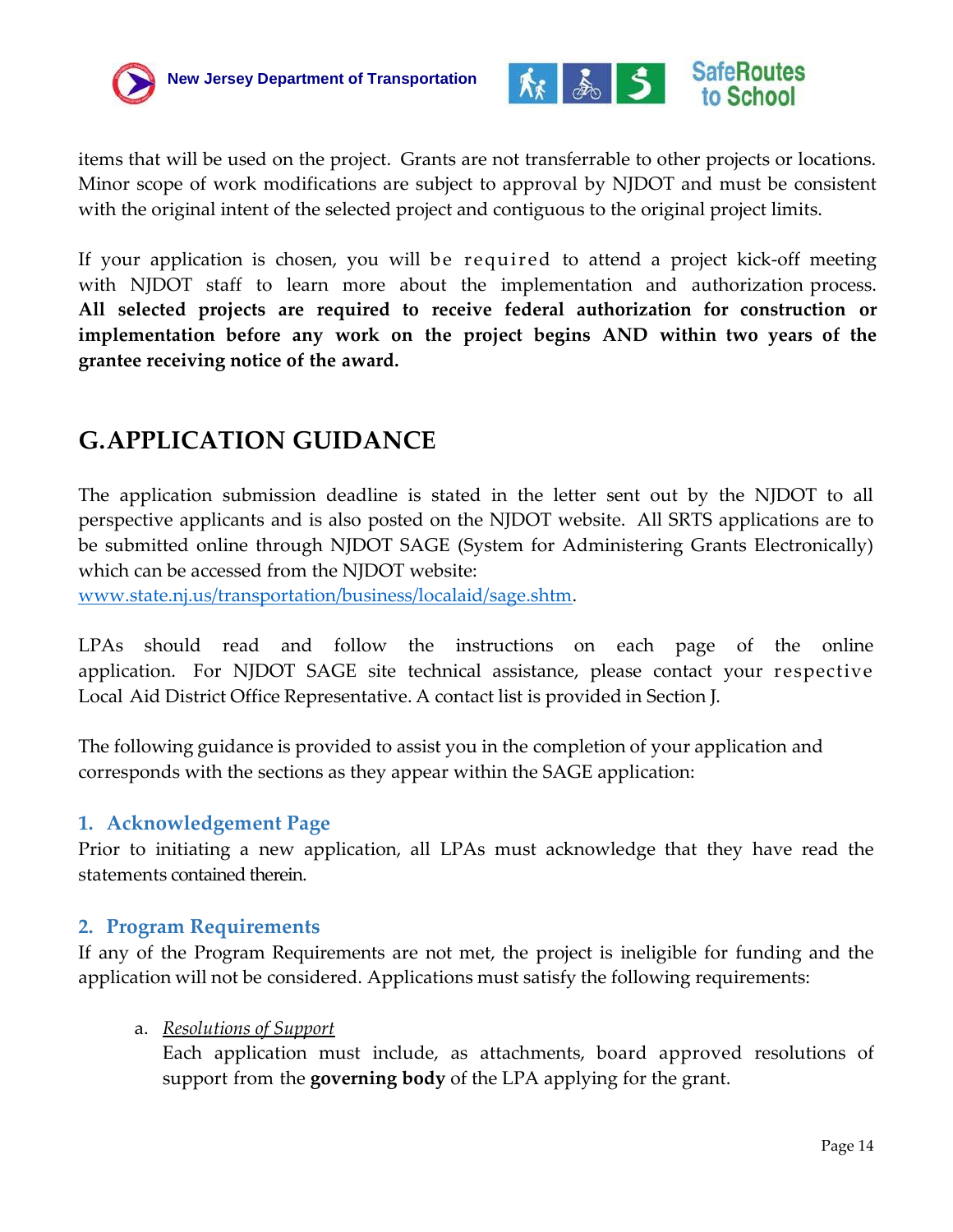



Resolutions of support are required as they demonstrate compliance with federal regulations allowing an opportunity for public participation and community input. The resolutions further demonstrate there is formal local stakeholder support of the proposed improvements.

Sample resolutions of support for the municipality can be found on the NJ SRTS Resource Center website at: [www.saferoutesnj.org.](http://www.saferoutesnj.org/)

#### **Resolutions of Support**

- Must be dated within one year of the NJDOT application solicitation letter date.
- Must refer to the project for which the funds are being sought.
- Must provide evidence of board action adopting the Resolution of Support, which includes a signature and date of the action.
- Unsigned resolutions of support will not be accepted.

For projects on a state highway, there will be no resolution of support from the NJDOT. The LPA must coordinate with the appropriate regional NJDOT office to receive the necessary highway occupancy permit approvals prior to federal authorization of construction.

b. *Letters/Resolutions of Support-School Board/Owner of the Public Right-of-Way* Letters (signed by the Mayor, County Freeholder, or Executive Director of the organization) or resolutions of support are required from the participating school board, and the owner of the public right of way in which the project is to be located.

In addition, if the agency(ies) with ownership of the public right-of-way where the project is proposed (the municipality or county) is different than the applicant LPA, they must show support for the project in the form of a letter signed by the Mayor, County Freeholder, or Executive Director of the organization or an approved resolution. If the LPA is a private school, a letter signed by the executive director may be attached in lieu of a resolution.

#### **Letters/Resolutions from the school Board/Owner of Public Right-of-Way**

- Letters/resolutions must be dated within one year of the NJDOT application solicitation letter date.
- Letters/resolutions must refer to the project for which the funds are being sought.

Page 15

- Letters/resolutions must include a signature and date of the action.
- Unsigned letters/resolutions will not be accepted.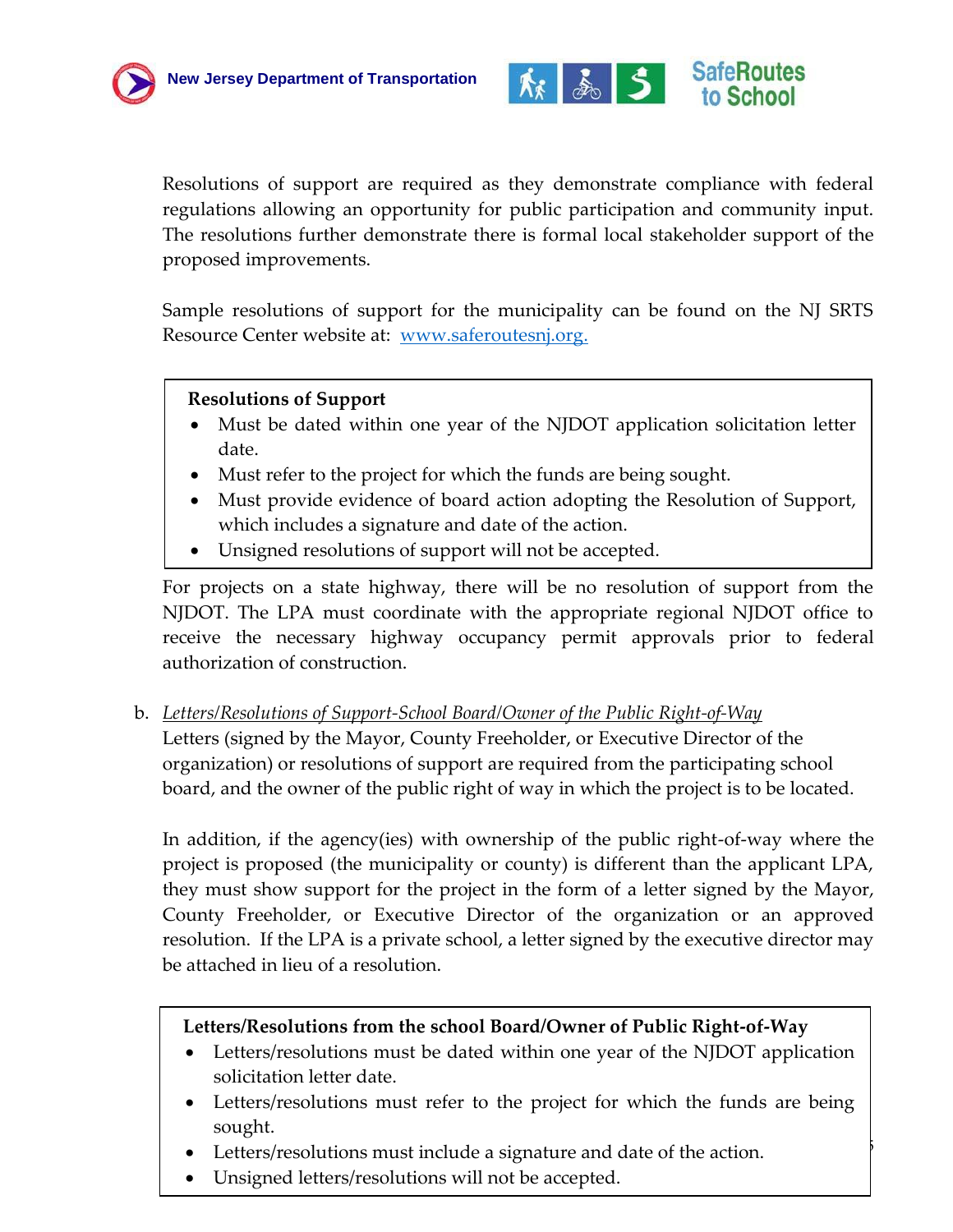



#### *c. Maintenance Commitment*

The LPA must indicate and certify continual ownership and maintenance for the useful life of the project. If the applicant does not have jurisdiction over the right-ofway where the project is proposed, then a signed letter or board approved resolution must be provided by the party having maintenance jurisdiction.

#### **Maintenance Commitments**

- Letters/resolutions must be dated within one year of the NJDOT application solicitation letter date.
- Letters/resolutions must refer to the project for which the funds are being sought.
- Letters/resolutions must include a signature and date of the action.
- Unsigned letters/resolutions will not be accepted.

#### *d. Responsible Charge*

The responsible charge is defined in 23 CFR 635.105(a) (4). Federal regulations require LPA's to provide a full-time employee to be in responsible charge of Federal-aid construction projects. The person in responsible charge of LPA administered projects does not have to be an engineer, but they must be a full-time employee of the LPA. The name, title, and employer of the person who will be in responsible charge of the project is required.

Consultant Engineers providing engineering services or functioning as the Local Public Agency engineer of record are not eligible to serve as a responsible charge.

The LPA responsible charge is accountable for the project and expected to perform the following duties and functions:

- Administer government project activities, including those dealing with cost, time, adherence to contract requirements, construction quality, and scope of Federal-aid projects;
- Maintain familiarity of day to day project operations, including project safety issues;
- Make or participate in decisions about changed conditions or scope changes that require change orders or supplemental agreements;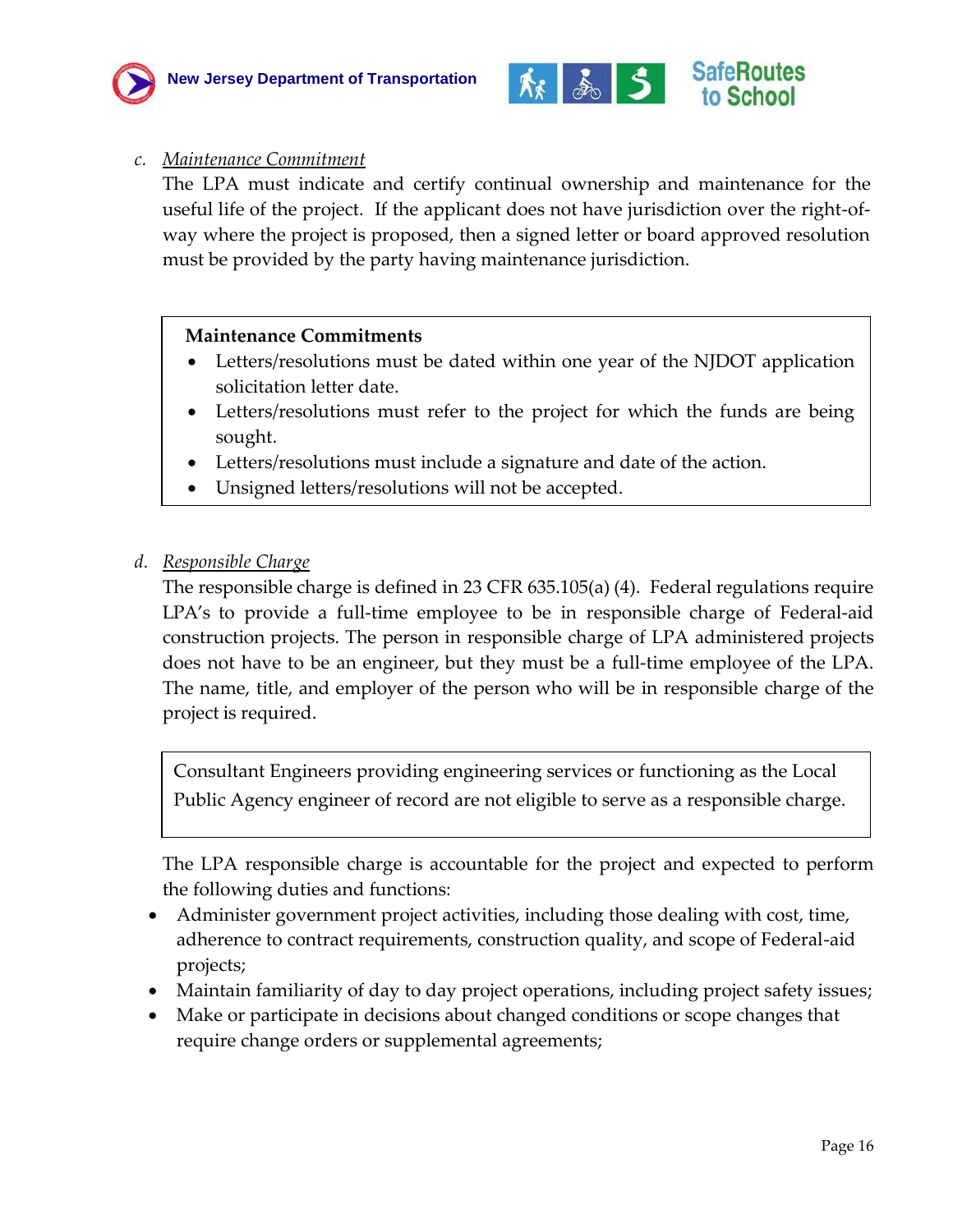



- Visit and review the project on a frequency that is commensurate with the magnitude and complexity of the project;
- Review financial processes, transactions and documentation to ensure that safeguards are in place to minimize fraud, waste, and abuse;
- Direct project staff, agency or consultant, to carry out project administration and contract oversight, including proper documentation; and
- Be aware of the qualifications, assignments, and on-the-job performance of the agency and consultant staff at all stages of the project.

Federal regulations do not preclude the sharing of these duties and functions among a number of LPA employees, nor do the regulations preclude one employee from having responsible charge of several projects and directing project managers assigned to specific projects.

#### *e. Distance to School*

The project must be within 2 miles of a K-8 school. The LPA must attach a map showing the location of the schools involved and the proposed improvements, indicating the distance between them. Applications for projects benefitting only students in grades 9 through 12 are not eligible.

#### *f. SRTS Student Arrival and Departure Tallies*

In order for NJDOT Safe Routes to School grant applications to be deemed complete, grant applications must include either results of Student Arrival and Departure Tallies for school locations that will be impacted by infrastructure improvements or a receipt from the NJ Safe Routes to School Resource Center that Arrival and Departure Tallies have been submitted within the last two years.

Student travel tallies are administered to students on three days of any given week to determine how children are traveling to and from school. The tallies are usually administered by teachers at the beginning of the day. Teachers ask students to raise their hands to indicate both how they traveled to school and how they intend to travel home at the end of the day. They are given the choices of walk, bike, family car, carpool, school bus, transit, and other. Student Arrival and Departure Tally forms and instructions can be downloaded from the NJ Safe Routes to School Resource Center at, <http://www.saferoutesnj.org/resources/funding/>

Student Arrival and Departure Tallies should be conducted at school locations that will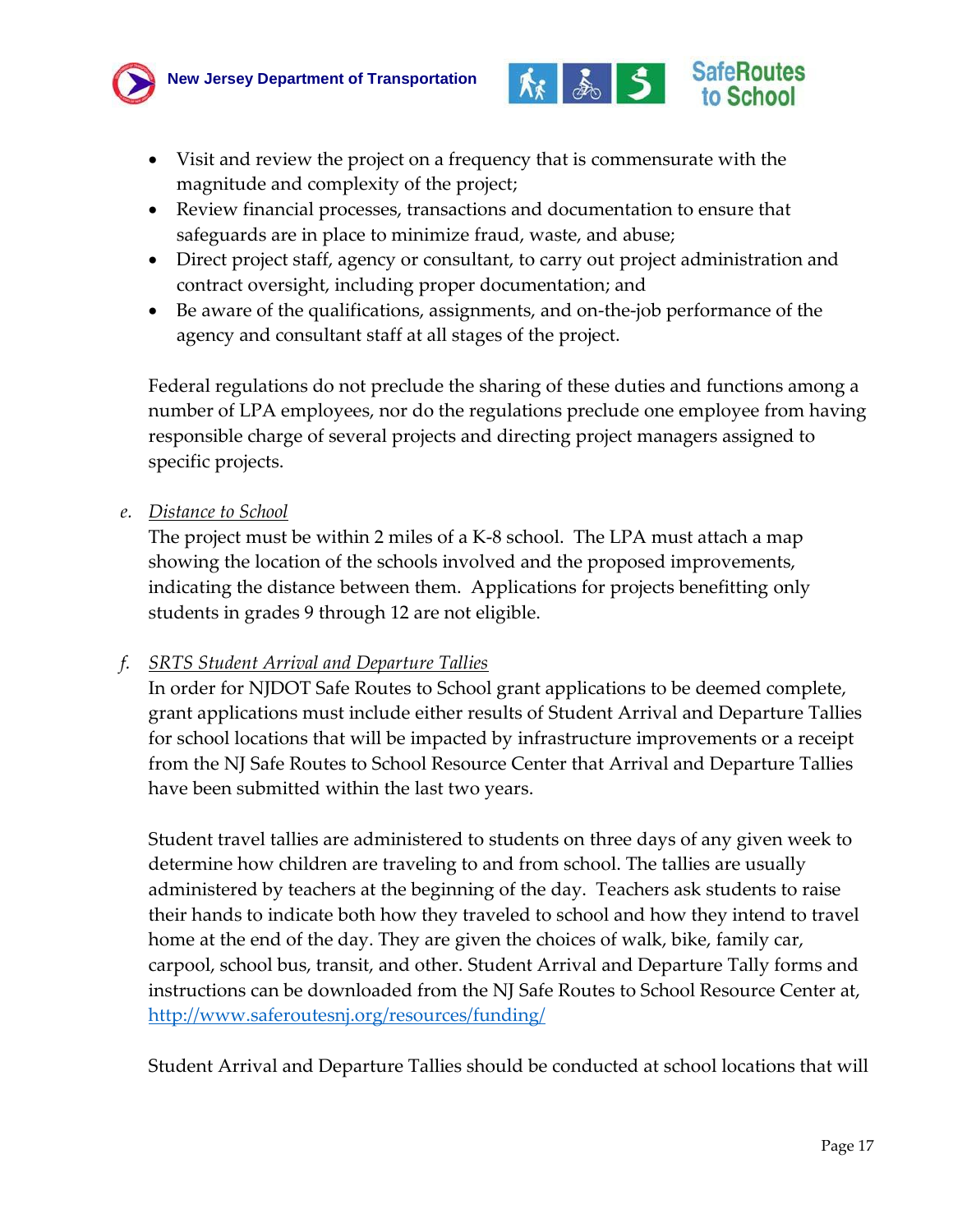



be impacted by the proposed infrastructure improvements. The tallies should include every grade level of the school (K-8.) They should be submitted from every class of every grade level of the school, but at a minimum one class per grade. Travel counts should be conducted on at least two of the following three days: Tuesday, Wednesday, or Thursday. (Three days would provide better data.) Counts should be recorded regardless of weather conditions.

Arrival and Departure tallies should be scanned and submitted electronically to the NJ Safe Routes to School Resource Center at Rutgers University, using the following email: [srts@ejb.rutgers.edu.](mailto:srts@ejb.rutgers.edu) The contact name, title, organization, email and phone should be included, as well as the name of the school district and municipality where the tallies were conducted.

If Arrival and Departure Tallies are not able to be scanned, copies should be made and sent via regular mail to the NJ Safe Routes to School Resource Center. Please note that mailed tallies take *at least 10 business days to arrive*. Please retain copies of the tallies in case they get lost in the mail. The NJ Safe Routes to School Resource Center is not responsible for tally forms lost in the mail.

Please mail to: NJ Safe Routes to School Resource Center Attention: Sean Meehan Alan M. Voorhees Transportation Center Edward J. Bloustein School of Planning and Public Policy Rutgers, The State University of New Jersey 33 Livingston Avenue – Room 450 New Brunswick, NJ 08901

Upon receipt of the Arrival and Departure Tally Forms, an email confirmation and receipt will be sent to the main contact. The receipt can be used as verification of submission for NJDOT Safe Routes to School grant submissions.

Arrival and Departure Tallies must be completed and submitted to New Jersey Safe Routes to School Resource Center by July 31, 2018 in order to be counted toward a complete application for NJDOT Safe Routes to School infrastructure grants. Tallies must have been completed no earlier than January of 2016 in order to be eligible. For questions or more information about conducting or submitting Safe Routes to School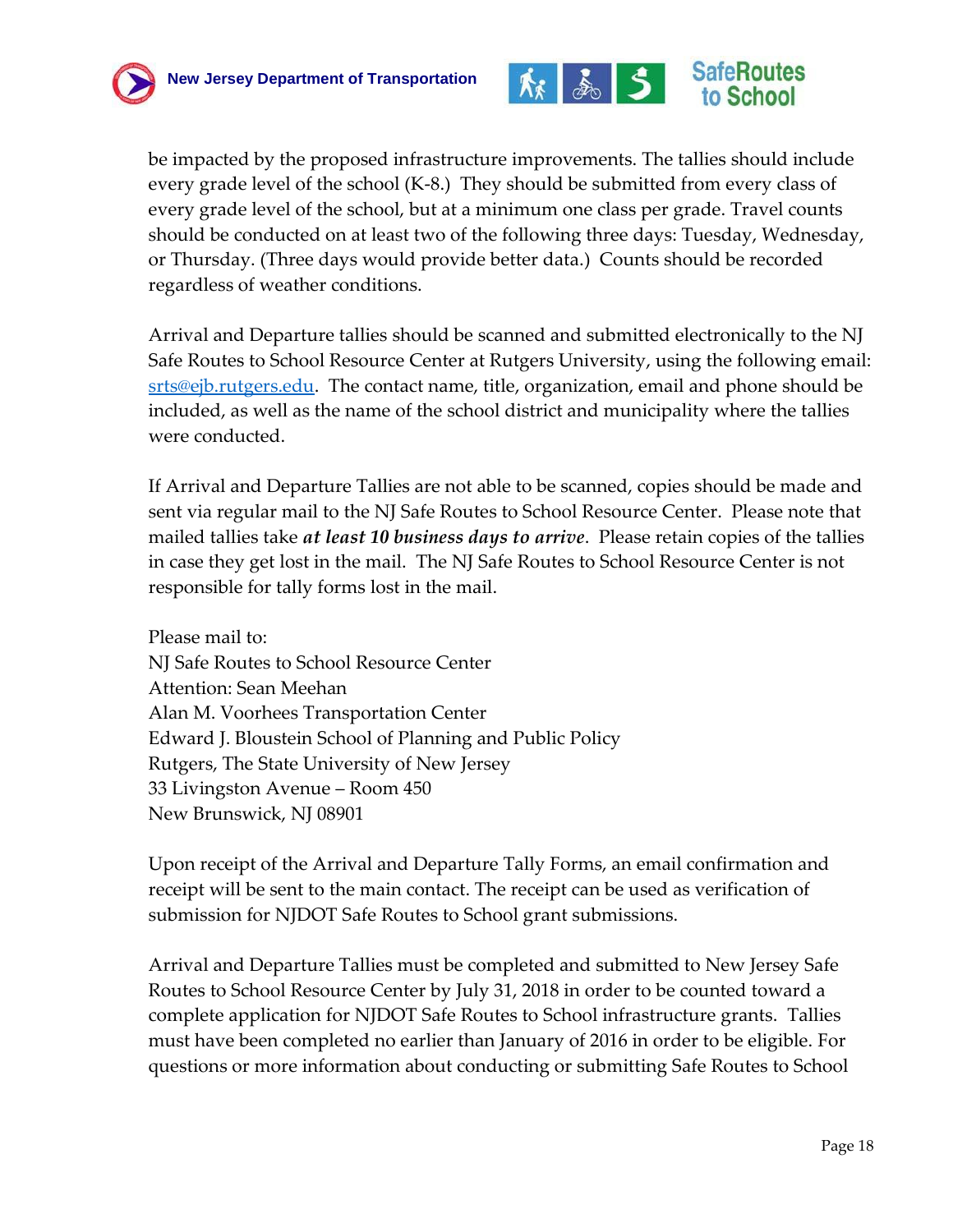



Student Arrival and Departure Tallies, contact (848) 932-7901, <u>srts@ejb.rutgers.edu</u> or visit [www.saferoutesnj.org](http://www.saferoutesnj.org/)

#### <span id="page-18-0"></span>**3. Type of Improvement**

NJDOT SAGE categorizes infrastructure projects as Bikeways projects, Pedestrian Safety Projects, or a combination of the two. Select the category that is most appropriate for the project for which you are seeking funds.

#### <span id="page-18-1"></span>**4. Project Information**

Indicate the name of the project. From the drop down menus, select the county and municipality in which the project is to be constructed or installed.

#### <span id="page-18-2"></span>**5. School Information**

Provide complete information for <u>each school</u> that is participating in or will benefit from the proposed project. Provide complete contact information for the designated lead coordinator at each school. Provide information about how students currently travel to and from school and the method used to collect this data. Provide information about the percentage of students living within two miles of the school and indicate whether courtesy/hazard busing is currently provided. Finally, estimate the number of additional students that will walk and bike to and/or from school because of the project.

Each LPA should also indicate whether:

- a. the school is part of a Schools Development Authority District (a list of these districts is available at [http://www1.njsda.gov/NJSDA/GI/SDA\\_Districts.html](http://www1.njsda.gov/NJSDA/GI/SDA_Districts.html) or
- b. the school is located within an Urban Aid Community (a list of these communities is available at [http://www.njeda.com/pdfs/Urban\\_Aid\\_List\\_SFY\\_2017.aspx\)](http://www.njeda.com/pdfs/Urban_Aid_List_SFY_2017.aspx)

#### <span id="page-18-3"></span>**6. Demonstrated Commitment**

Additional consideration will be given to communities and schools that have shown a commitment to walking and bicycling by implementing various improvements or programs and/or have taken steps to plan for better pedestrian and bicycling facilities.

#### **NJ SRTS Program Recognition**

Many New Jersey municipalities and schools (public, private, or charter) are certified by the NJ SRTS Resource Center with either Bronze, Silver or Gold Recognition Level status. If the applicant's community has been recognized by the NJ SRTS Resource Center for their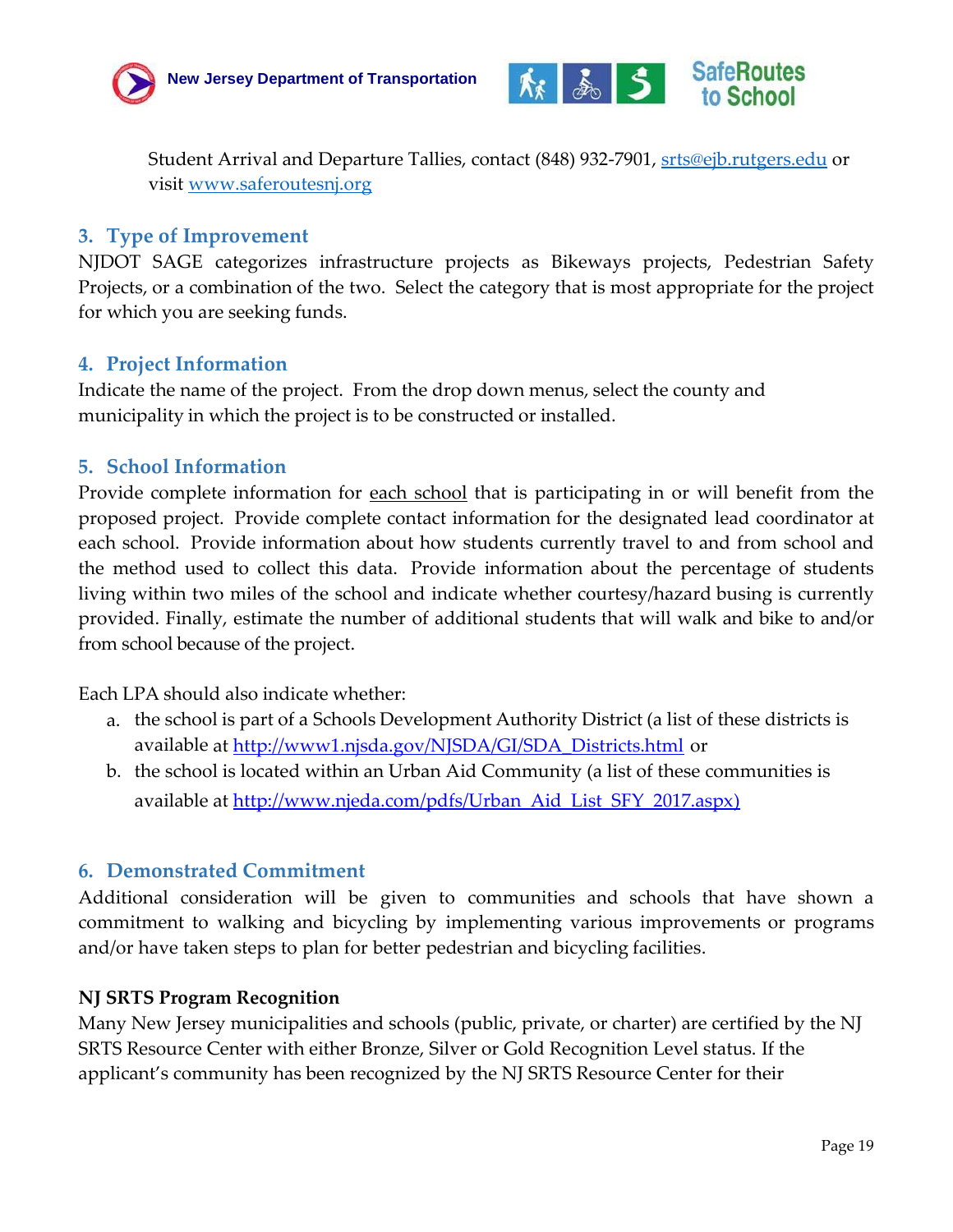



commitment to and support of Safe Routes to School, attach a copy of the NJ SRTS Recognition Certificate or a press release about the award. Recognition is valid for three (3) years.

Information on the NJ SRTS Recognition Program can be found here: <http://www.saferoutesnj.org/levels/>

#### **School Travel Plan**

A School Travel Plan (STP) "maps out" how to improve pedestrian and bicycle travel to and from school to increase the number of students who walk and bike to school and to improve safety. An STP identifies the following:

- where students walk and bike
- where students would walk and bike if they could
- what changes need to be made so that students can and will walk and bike to school

The STP will identify short term solutions for immediate action and implementation as well as long term ones that may require further planning. It contains six required elements: a school description, working groups and partnerships, a map of the school neighborhood, barriers to and opportunities for walking and biking, goals and actions and evaluation. All six elements must be in place for the plan to be considered complete. Attach any School Travel Plans that have been completed in the last five years.

Guidance on STPs is available here: **New Jersey SRTS Travel Plan Guide Website** <http://www.saferoutesnj.org/resources/stp/>

#### **Supportive Policies**

State whether the school benefiting from the proposed project has a written policy that supports walking and bicycling to school. Adopting policy is a mandated function of the school board. Policies establish direction for the district and its schools, set the goals, assign authority, and are the means by which educators are accountable to the public. The most important reason to have a policy is to make expectations consistent district-wide. Adopting a school bicycling or walking policy standardizes the transportation safety rules for the district. Students and guardians may not be aware of safe pedestrian or cycling behavior. A policy like these can help lay the groundwork for better and safer behavior. Attach the relevant pages of any official school policies that support walking and biking to school.

Model walking and bicycling to school policies can be found here: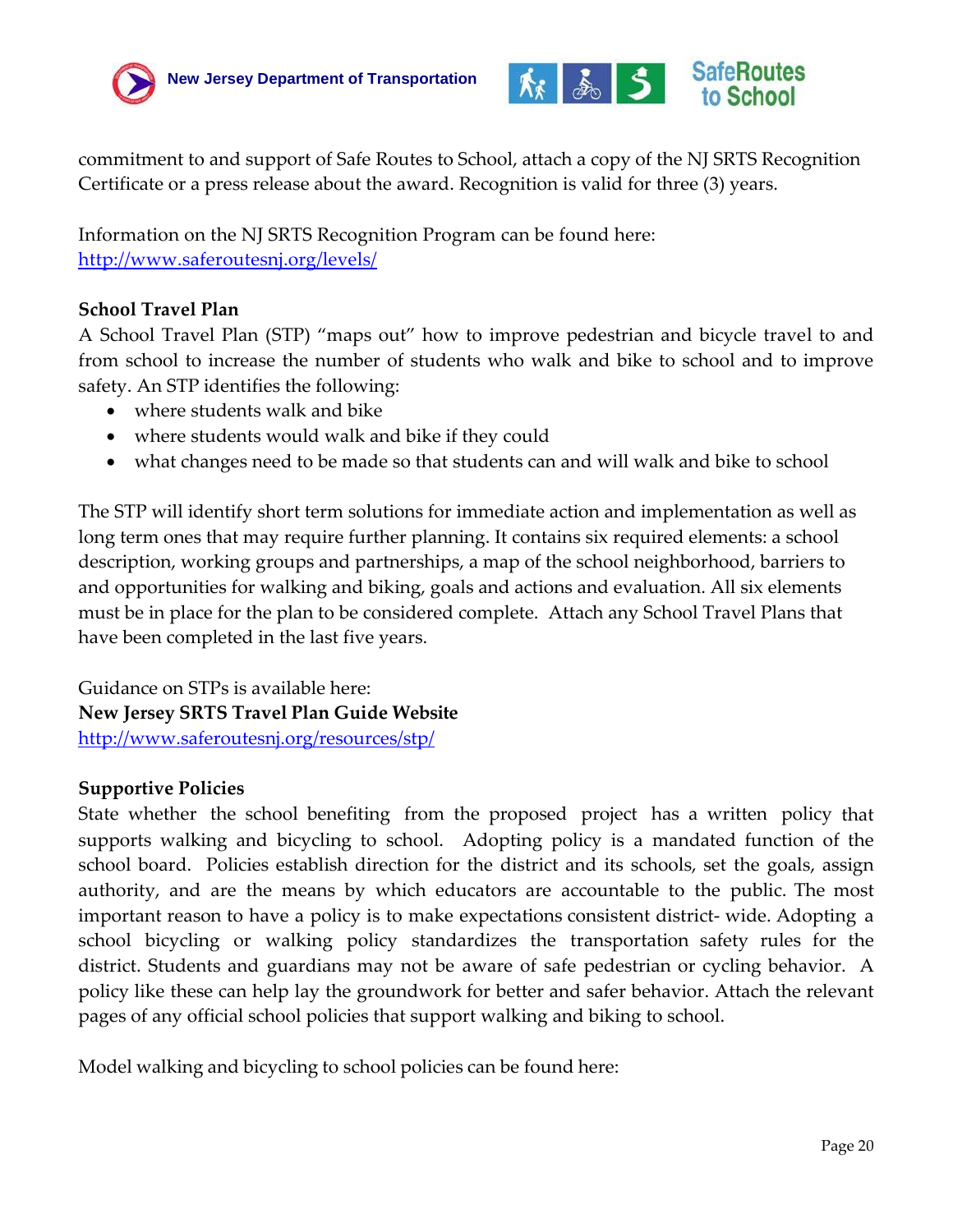



#### **NJ SRTS Resource Center Tools, Tips, and More**

<http://www.saferoutesnj.org/resources/tools-tips-and-more-2/>

#### **School Wellness Policy**

Indicate whether walking and/or bicycling to school is supported in a School Wellness Policy and attach the policy's relevant pages if it is. In the Child Nutrition and Women, Infants and Children (WIC) Reauthorization Act of 2004, the U.S. Congress established a requirement that all school districts with a federally funded school meals program develop and implement wellness policies that address nutrition and physical activity. The National Alliance for Nutrition and Activity (NANA, www.nanacoalition.org) put together a task force of health, nutrition, physical activity and education professionals to create a set of model school wellness policies that school districts can adopt.

Resources for local school wellness policies can be found here: **Model School Wellness Policies** <http://www.schoolwellnesspolicies.org/WellnessResources.html>

#### **Complete Streets Policy**

Indicate whether the municipality has adopted a Complete Streets Policy and attach it to the application. Complete Streets is a nationwide movement that attempts to integrate people and place into the planning, design, construction, operation, and maintenance of our transportation networks. NJDOT promotes the development and implementation of policies and practices that ensure streets are safe for people of all ages and abilities, balance the needs of different modes, and support local land uses, economies, cultures, and natural environments.

For information on Complete Streets in New Jersey, see the following web sites:

#### **NJDOT Complete Streets**

<http://www.state.nj.us/transportation/eng/completestreets/>

#### **NJ Bicycle and Pedestrian Resource Center**

<http://njbikeped.org/complete-streets-2/>

#### **Supportive Walking and Biking Programs**

Describe any existing programs that demonstrate a commitment to encouraging walking and bicycling, emphasizing those recently implemented (i.e., within the past two years). Indicate when these events occurred. Schools and towns that support and promote the use of sidewalks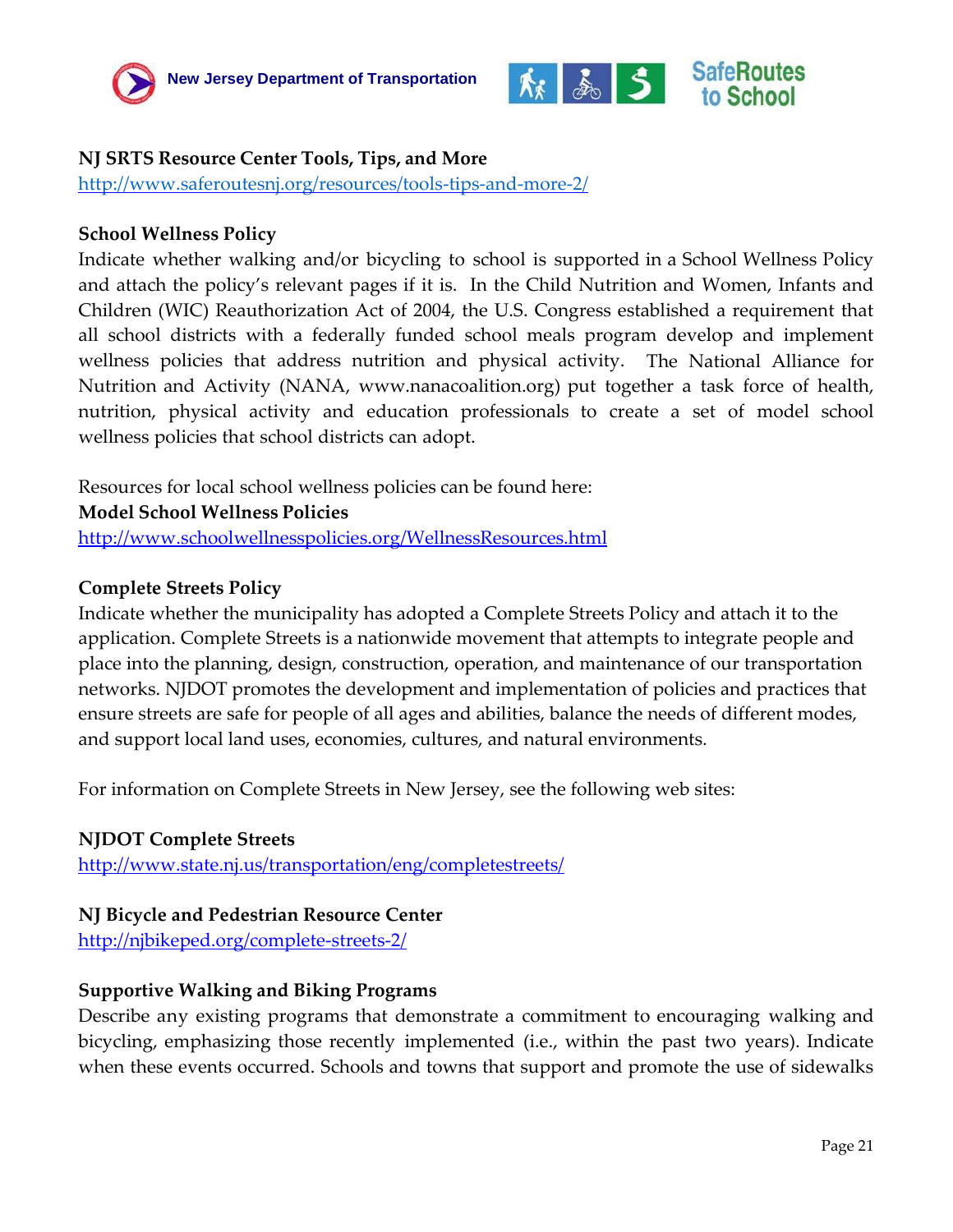



and paths with activities such as Walk and Bike to School Days, Walking School Buses, Bike Trains, Walk and Bike Safety Programs and Bicycle Rodeos/Clinics are more likely to see a benefit from their installation.

#### **Supportive Infrastructure Projects**

Describe any recently implemented **physical improvements** that encourage walking and bicycling to school (warning signs, sidewalks, bicycle racks), or any improvements that are in process (**except** those funded or to be funded under this program). Indicate when these projects were built or installed.

#### **Connectivity**

State whether the proposed project will connect to an existing regional bicycle or pedestrian network. The network should connect the project to a neighborhood, park, library, or other location of interest to school students.

#### <span id="page-21-0"></span>**7. Problem Statement**

Describe the current conditions for walking and bicycling in the school area. Include a description of obstacles (physical or perceived) to walking or bicycling to school and current hazards facing children who walk or bicycle to the school(s).

#### <span id="page-21-1"></span>**8. Problem Documentation**

Provide a location map covering a two-mile radius from the school(s), showing the school site(s) and problem areas relevant to this application. Maps, photographs, and other data which provide evidence of the severity of the problem, may be uploaded to SAGE. Documentation can include a history of traffic problems, accident reports, traffic counts, speed surveys, crime reports, walkability audits, photos of deficiencies, health statistics, census information and survey results.

#### <span id="page-21-2"></span>**9. Project Proposal**

Indicate the limits of the project. The limits may indicate either mileposts or the streets or intersections that form the borders of the project, for instance "From: Main Street", "To: Broad Street". If applicable, indicate the length of the proposed improvement.

Describe the proposed project, stating what type of project it is and where it will be located in relation to the school(s). Indicate the schools that will benefit from the project and explain how the project will create a safer walking and/or bicycling environment, or encourage more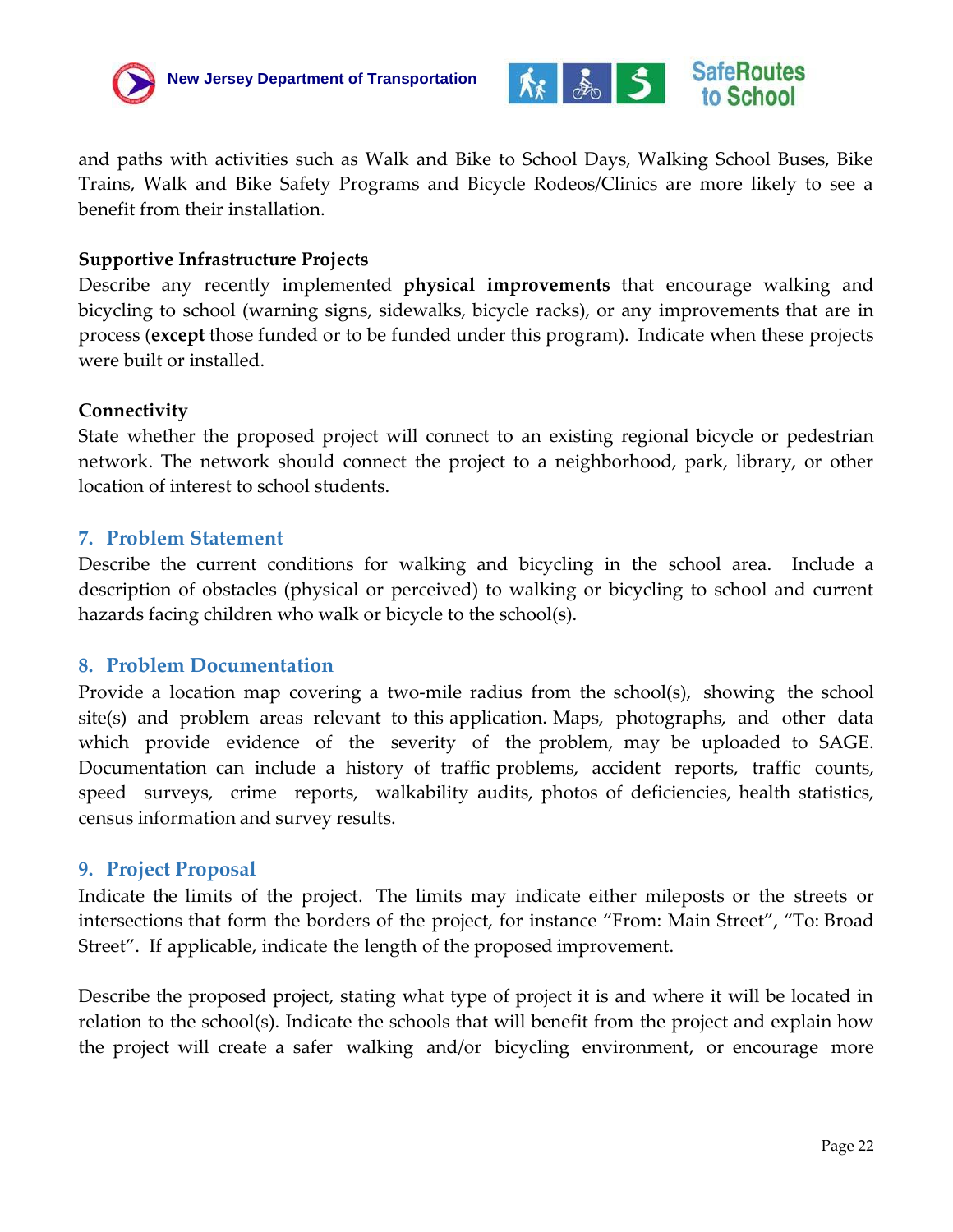



children to walk or bicycle to school. Discuss how many children will benefit from the project and whether it targets one neighborhood or the entire school community.

Provide information about the location of the project(s) and show the location(s) on a map (must be within two miles of the school). Indicate whether the project is on a walking or bicycling route to school and illustrate the relationship between the school and the project on the map. The project proposed should address the issues identified in the Problem Statement.

#### <span id="page-22-0"></span>**10.Schedule**

Describe the anticipated project schedule (in a table or list format) from start to finish, including completion and evaluation of results, for each project or activity for which funding is being sought. Indicate milestone dates (such as easement acquisitions, Right‐ of‐Way (ROW), permits, utility relocations, environmental or historical preservation approvals, bid, advertise, award, and start of construction) by the number of months from written authorization to proceed to project completion and evaluation of results. Upload the schedule to SAGE.

Provide other information as requested on the other potential project impacts (including utility relocation, permit requirements, Right‐of‐Way requirements and involvement with other facilities, such as traffic signals, railroads, or highway ramps ). If needed, provide an explanation in the application.

The project must receive federal authorization for construction or implementation within two years of the date that the applicant is notified of project selection. If the project is not authorized within two years of selection, the grant is in jeopardy of being rescinded and the applicant may have to reapply. *The Safe Routes to School program will not reimburse applicants for any expenses incurred prior to federal authorization and execution of the agreement by NJDOT.*

#### **11.Cost Estimate**

Project costs eligible for funding include design (if the LPA meets the criteria) and construction. The budget should include the costs (if any) associated with evaluating the results of the project. LPAs are encouraged to utilize their own funds to pay for the costs of preliminary engineering, environmental documentation, final design, right of way and all other "soft" costs. . A detailed cost estimate of the phase for which the SRTS funds are being sought, must be presented as an attachment to the application.

Most LPAs may only apply for funding for the Construction/Installation phase of an infrastructure project. LPAs may also apply for funds for Design if and **only** if they qualify as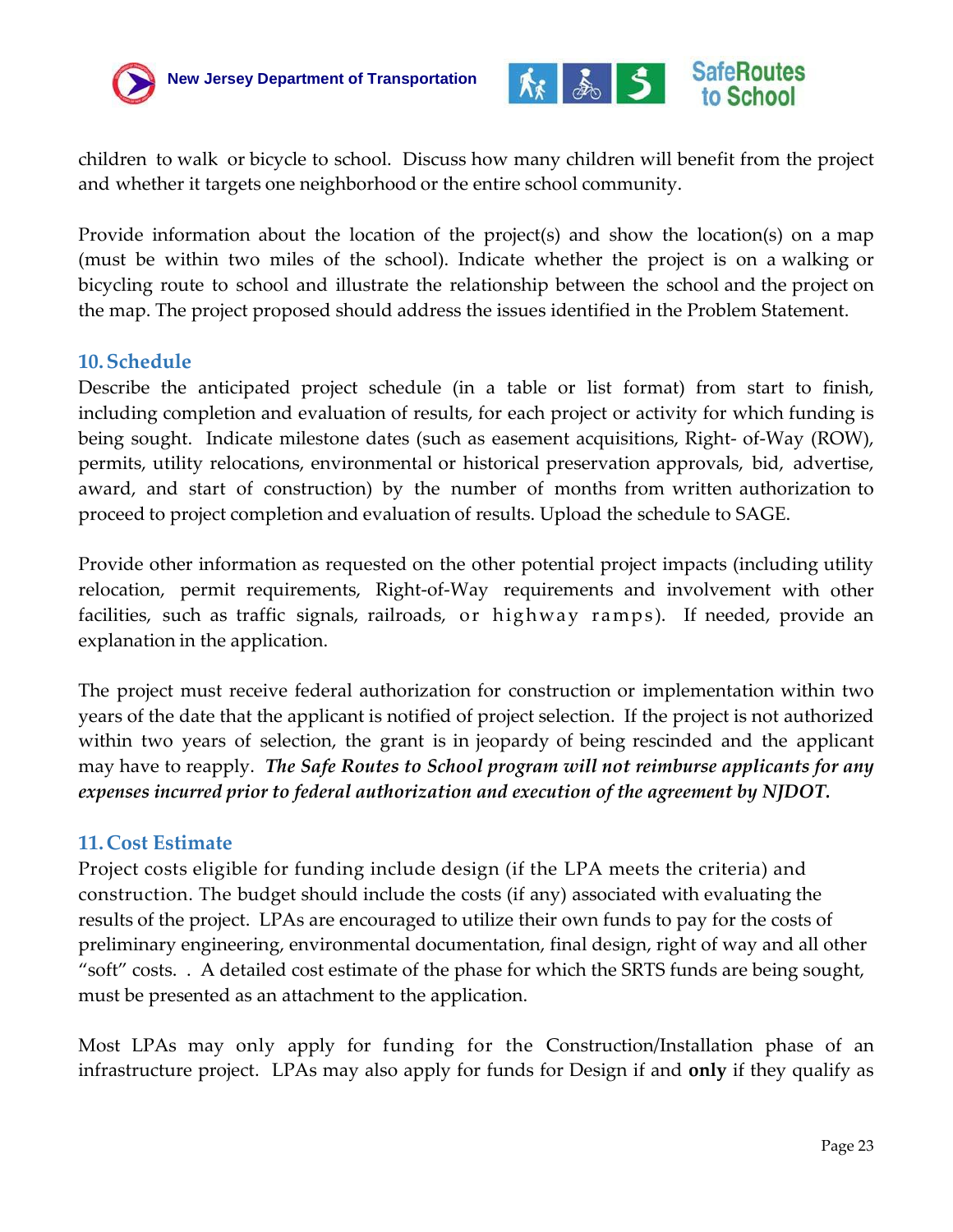



either a designated Schools Development Authority School district and/or an Urban Aid Community.

#### **12.Partnerships and Public Outreach**

The LPA may attach up to five (5) letters of support from community organizations, citizens, business and any and all interested parties will be considered. This should include neighborhood or business associations, and local residents. In order to be eligible, letters must be dated within one year of the date of the NJDOT application solicitation letter. Any letters of support should be addressed to the LPA, NOT to the New Jersey Department of Transportation.

#### <span id="page-23-0"></span>**13.Evaluation**

The Safe Routes to School program is intended to yield measurable results. Describe how you will be measuring the results of the projects and activities that are part of this funding request. Include evaluation in the project schedule. At a minimum, grant recipients will be required to record the number and type of improvements and the results of a follow-up survey of how students get to and from school. Other outcomes can also be a part of your evaluation process including:

- Increase in the number of children walking and/or bicycling to school
- Increased awareness of safe walking and bicycling behaviors
- Increased awareness of safe driving behaviors
- Reduction in speed limit violations
- Reductions in failure to stop for pedestrians
- Reduction in crashes involving bicyclists and pedestrians
- Decrease in motor vehicle traffic around the school during arrival/dismissal
- Improvement in crime statistics around the school
- Improvement in health statistics for the school children
- Changes in public/student perception of safety (survey)

Describe how each element of the project is to be evaluated/measured.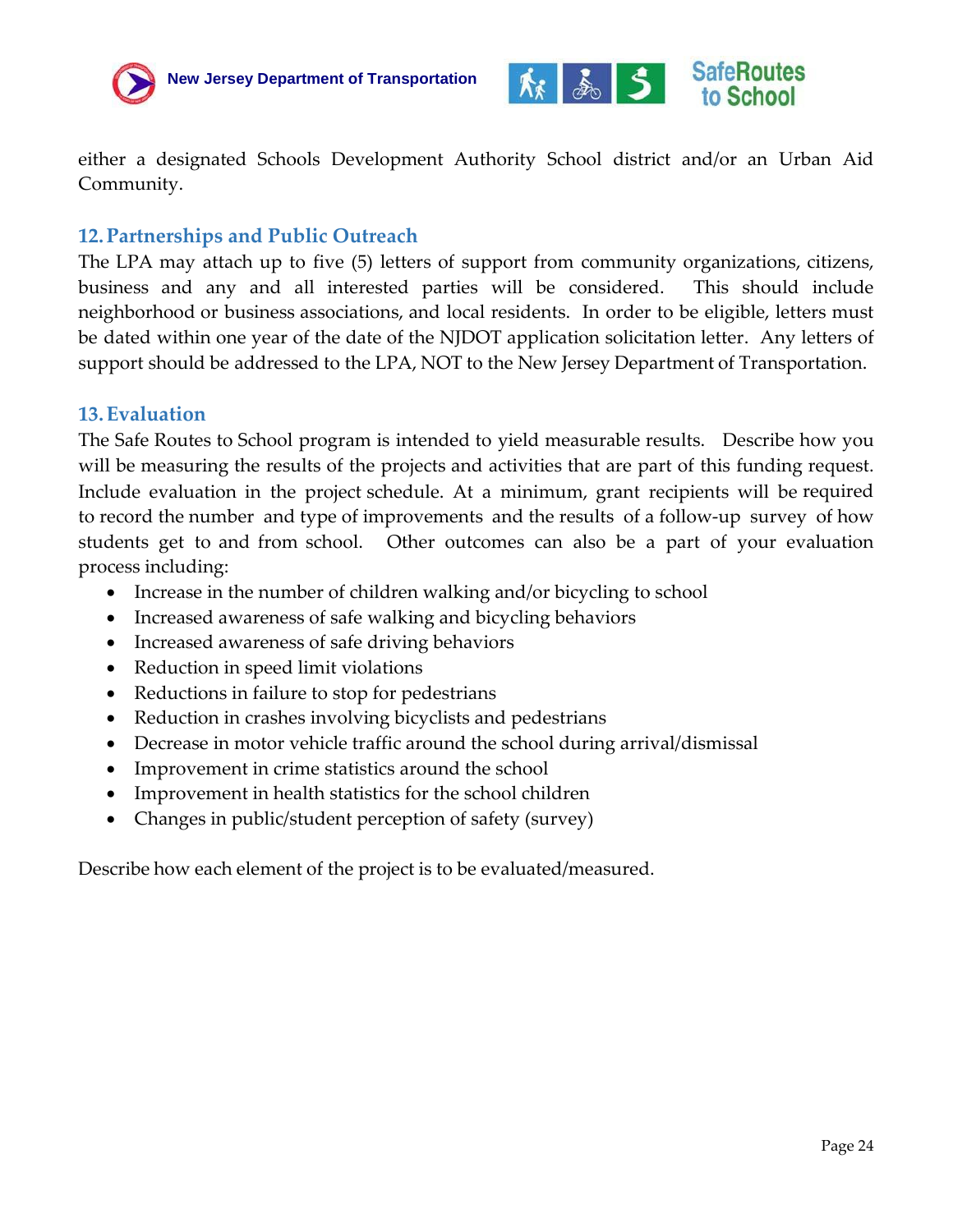



#### <span id="page-24-0"></span>**14.SRTS Design Assistance Program**

The [SRTS Design Assistance Program](http://www.state.nj.us/transportation/business/localaid/documents/SRTSDesignAssistProg.pdf) will be available to the 2018 SRTS grant recipients. This pilot program makes available consultant engineering services to assist Local Public Agencies (LPA's) with the development of plans, specifications, and estimates (PS&E) for their SRTS projects. The program was developed by NJDOT as part of the FHWA's Every Day Counts initiative and is intended to shorten time, reduce costs, and improve quality in the delivery of NJDOT SRTS projects. For more information please visit NJDOT Local Aid's website (shown above).

NJDOT will establish a pool of engineering design consultants through a quality based selection process. This purpose of this consultant pool will be to aid LPAs in the project delivery process by reducing the time required to procure professional services, ensure the consultant selection process is compliant with federal Brooks Act requirements. The pool will provide the LPA with NJDOT prequalified, cost basis approved designers to aid in the development of PS&E submissions for their eligible SRTS project.

### **H. DESIGN GUIDELINES**

The LPA shall prepare or have prepared, environmental documents, engineering documents, plans, specifications, and estimates for the project. A Professional Engineer licensed to practice in New Jersey must prepare the plans and specifications. All design work shall conform to:

- American Association of State Highway and Transportation Officials (AASHTO) design criteria AASHTO "A Policy on Geometric Design of Highways and Streets" (current edition)
- "Manual on Uniform Traffic Control Devices" (current edition and addenda)
- New Jersey Department of Transportation Bicycle Compatible Roadway and Bikeway Planning and Design Guideline
- New Jersey Department of Transportation Pedestrian Compatible Planning and Design Guideline
- New Jersey Department of Transportation Roadway Design Manual (for the design of traffic barriers and drainage systems)
- NJDOT Standard Specifications for Road and Bridge Construction" (current edition and addenda)
- NJDOT "Supplementary Specifications for Federal Aid Projects" (current edition)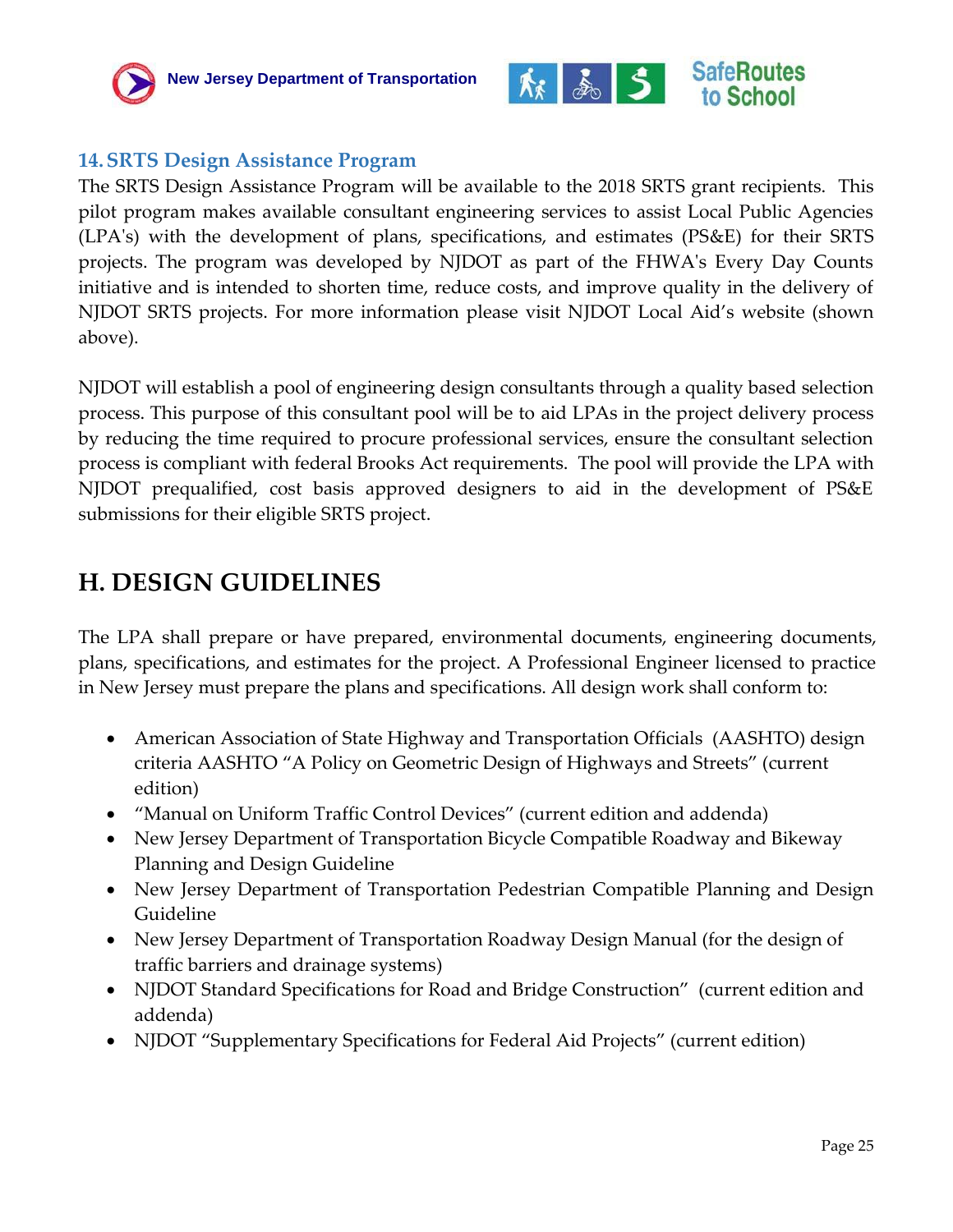



 The American with Disabilities Act of 1990 and Section 504 of the Rehabilitation Act of 1973

For guidance on ADA, please see the following web sites:

#### **FHWA Accessibility Resource Library**

<http://www.fhwa.dot.gov/accessibility/index.cfm>

#### **Revised Draft Guidelines for Accessible Public Rights‐of‐Way**

https://www.access-board.gov/guidelines-and-standards/streets-sidewalks/public-rights-ofway/background/revised-draft-guidelines

#### *A RESOURCE FOR LOCAL PUBLIC AGENCIES*:



#### **The New Jersey School Zone Design Guide**

The guide is a resource for creating an environment where children and their parents feel safe and want to walk and bicycle to school. It is now available on the NJDOT Safe Routes to School website at<http://www.state.nj.us/transportation/community/srts/started.shtm#szdg> as well as at saferoutesnj.org.

### <span id="page-25-0"></span>**I. SUBMISSION INSTRUCTIONS**

The NJDOT utilizes the System for Administering Grants Electronically (SAGE), an online grant management system, to accept, review, approve and manage grants. The Safe Routes to School application process is online and all applicants are required to submit their applications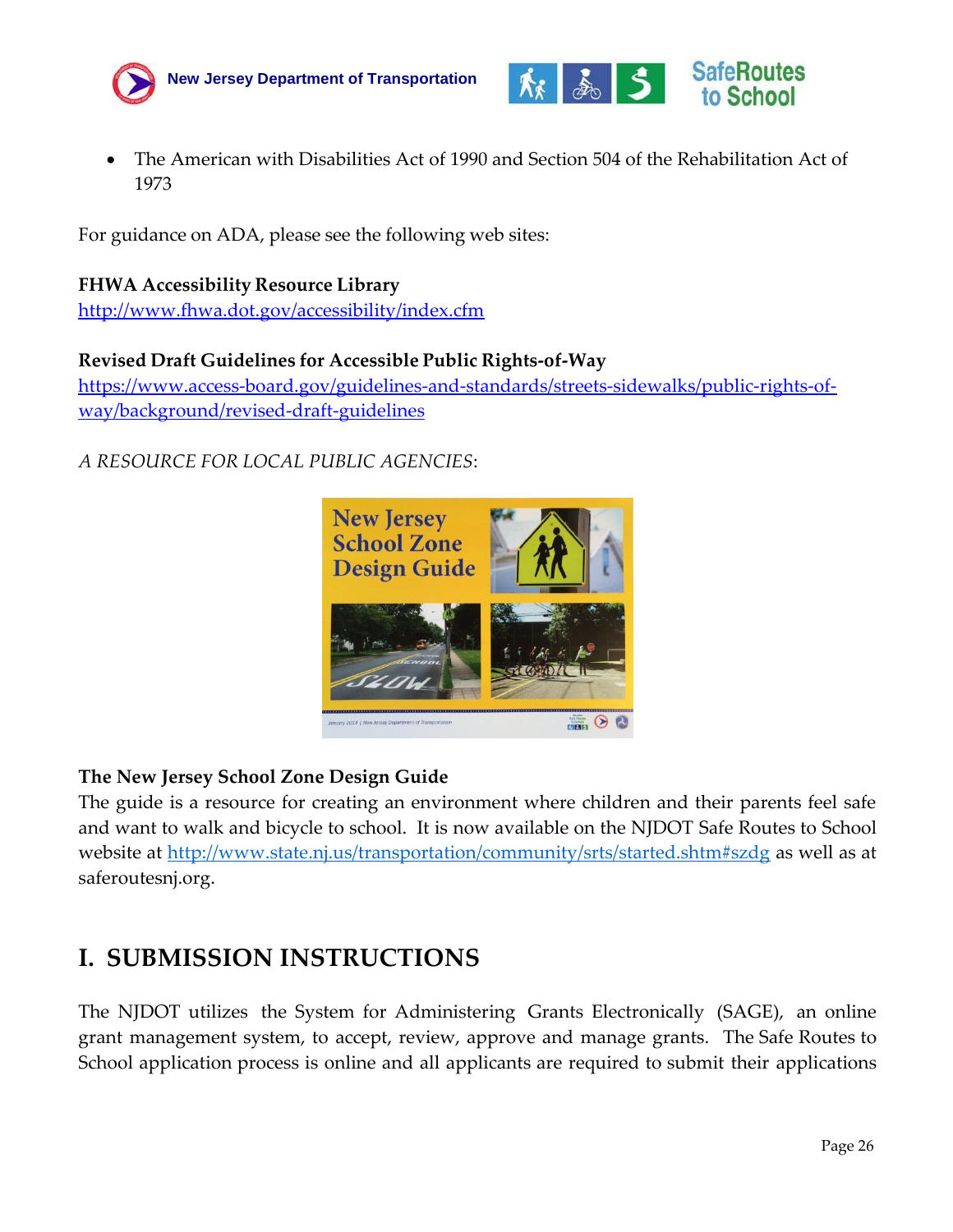



using **SAGE.** This system requires authorization for access. If you belong to a county or municipality you already have an Authorized Official registered with access to the NJ Department of Community Affairs **SAGE**. If you belong to any other type of organization, you may request access as an Authorized Official directly through the NJDOT **SAGE**, found on the NJDOT Local Aid's web site: [http://www.state.nj.us/transportation/business/localaid/sage.shtm.](http://www.state.nj.us/transportation/business/localaid/sage.shtm)

## **J. CONTACT INFORMATION**

For further assistance you may contact the NJDOT Division of Local Aid and Economic Development District Office or appropriate MPO in your area.

#### **District 1**

Roxbury Corporate Center 200 Stierli Court Mount Arlington, NJ 07856 Phone: (973) 601-6700 Fax: (973) 601-6709 Morris, Passaic, Sussex, and Warren Counties

#### **District 3**

New Jersey Department of Transportation District 3 Bureau of Local Aid P.O. Box 600 Trenton, NJ 08625 Phone: (732) 625-4291 Fax (609) 530-8044 Hunterdon, Mercer, Middlesex, Monmouth, Ocean, and Somerset Counties

#### **District 2**

153 Halsey Street -5 th floor Newark, NJ 07102 Phone: (973) 877-1500 Fax: (973) 648-4547 Bergen, Essex, Hudson, and Union Counties

#### **District 4**

1 Executive Campus Route 70 West, 3rd Floor Cherry Hill, NJ 08054 Phone: (856) 486-6618 Fax (856) 486-6771 Atlantic, Burlington, Camden, Cape May, Cumberland, Gloucester, and Salem Counties